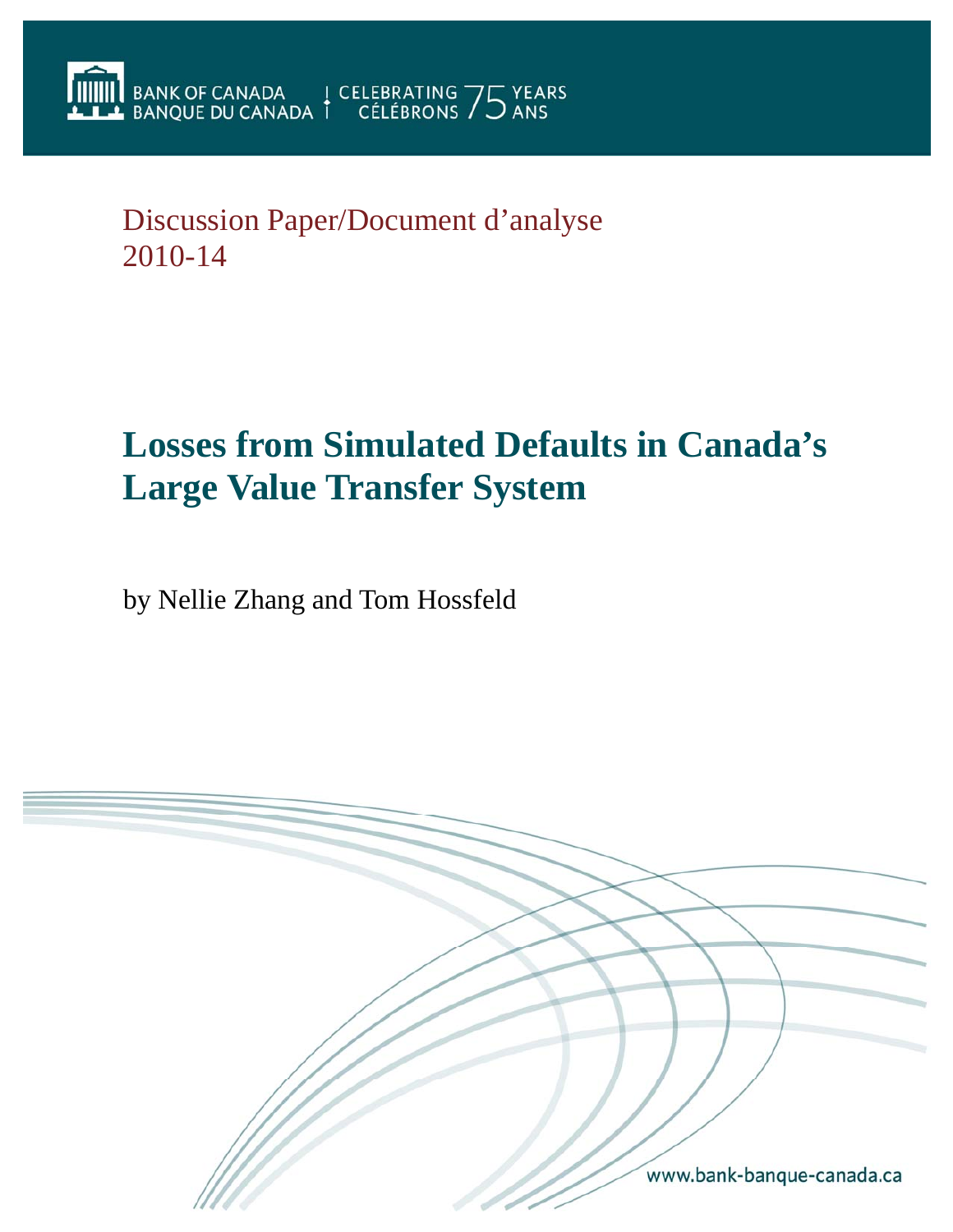Bank of Canada Discussion Paper 2010-14

October 2010

## **Losses from Simulated Defaults in Canada's Large Value Transfer System**

**by** 

## **Nellie Zhang and Tom Hossfeld**

Funds Management and Banking Department Bank of Canada Ottawa, Ontario, Canada K1A 0G9 nzhang@bankofcanada.ca thossfeld@bankofcanada.ca

2 No responsibility for them should be attributed to the Bank of Canada. Bank of Canada discussion papers are completed research studies on a wide variety of technical subjects relevant to central bank policy. The views expressed in this paper are those of the authors.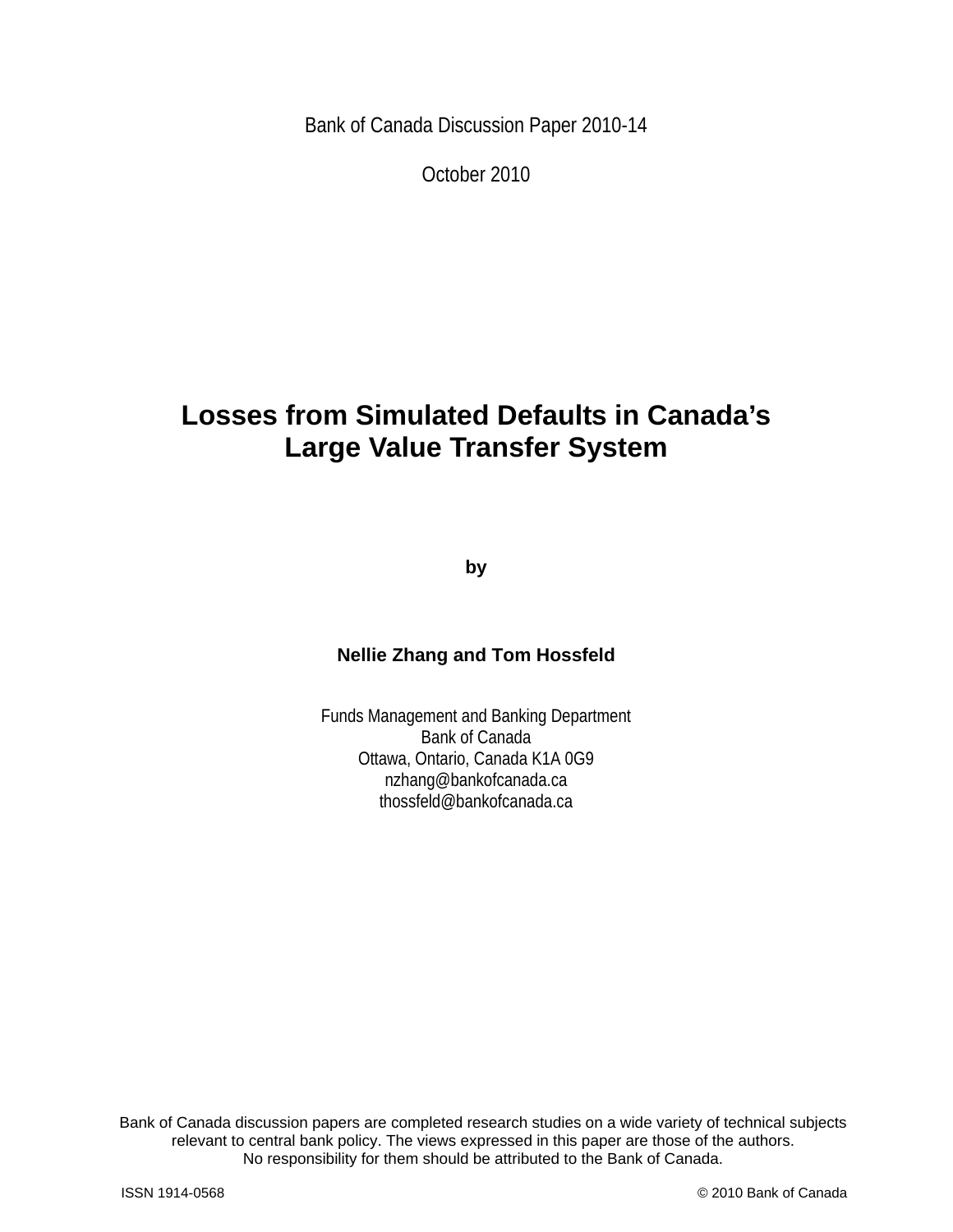## **Acknowledgements**

We would like to thank our colleagues at the Bank of Canada, including Neville Arjani, Nikil Chande, Jonathan Chiu, and Miguel Molico for their helpful comments and suggestions. We are also grateful to Geoffrey Hill for research assistance. Special thanks to Harry Ivey and Dan Lanthier for valuable discussions on LVTS operations.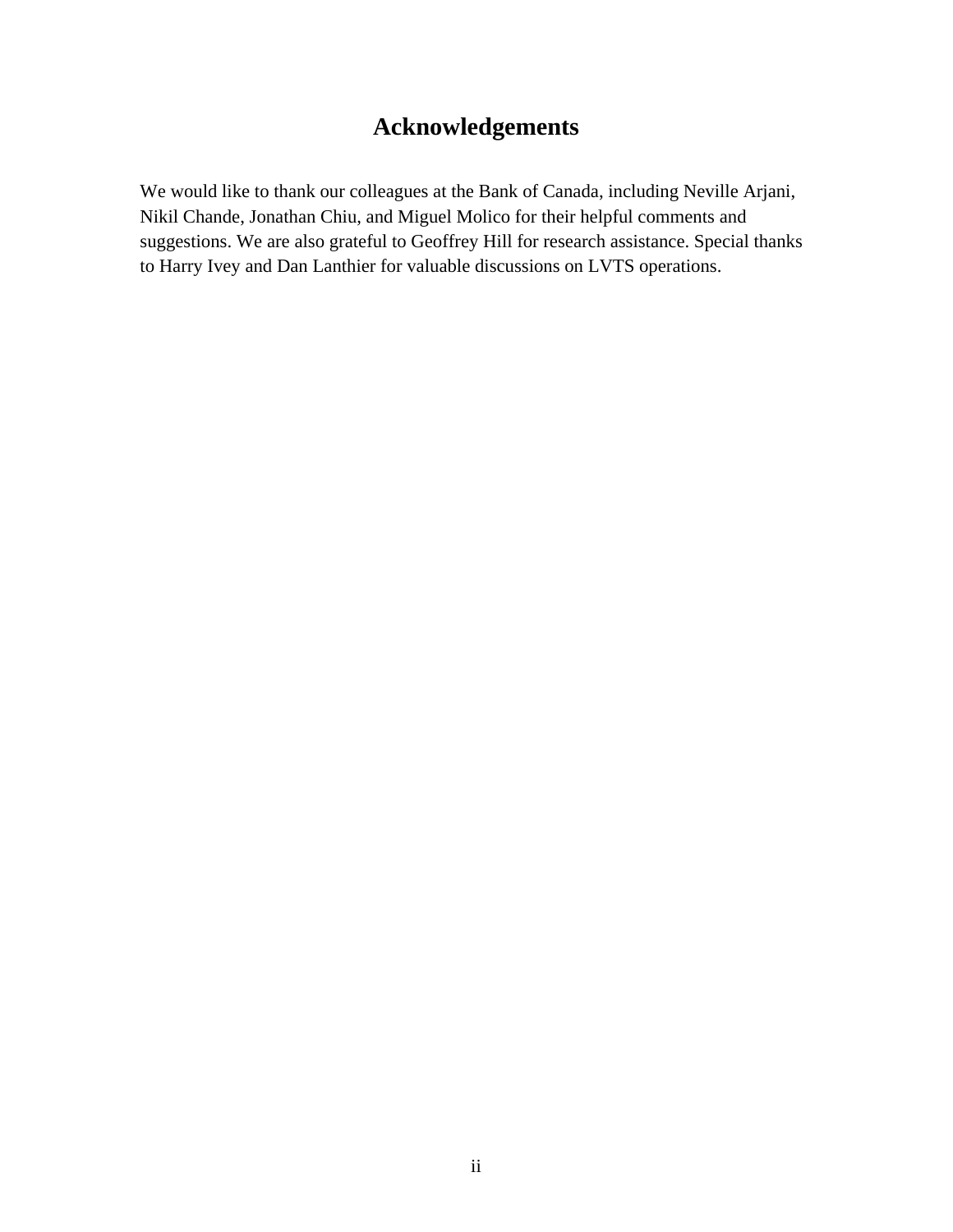## **Abstract**

The Large Value Transfer System (LVTS) loss-sharing mechanism was designed to ensure that, in the event of a one-participant default, the collateral pledged by direct members of the system would be sufficient to cover the largest possible net debit position of a defaulting participant. However, the situation may not hold if the indirect effects of the defaults are taken into consideration, or if two participants default during the same payment cycle. The authors examine surviving participant total losses under both oneand two-participant default conditions, assuming the potential knock-on effects of the default. Their analysis includes the impact of a decline in value of LVTS collateral following an unexpected default.

Simulations of participant defaults indicate that the impact on the LVTS is generally small; surviving participants do incur end-of-day collateral shortfalls, but only rarely and in small amounts. Under the two-participant default scenario, the likelihood of the Bank of Canada having to provide funds to ensure LVTS settlement is reasonably low, as is the average residual-coverage amount. The majority of LVTS participants pledge as collateral securities issued by other system members. However, the impact of an issuer of such collateral defaulting is generally not significant in the LVTS.

*JEL classification: E47, G21 Bank classification: Financial stability; Payment, clearing, and settlement systems; Financial institutions* 

## **Résumé**

Le mécanisme de répartition des pertes que comporte le Système de transfert de paiements de grande valeur (STPGV) a été conçu pour qu'en cas de défaillance d'un participant, les garanties données par les participants directs suffisent à couvrir la position débitrice nette la plus élevée possible du défaillant. Toutefois, si l'on prend en compte les répercussions indirectes des défaillances, ou si deux participants font défaut pendant un même cycle de paiement, il se peut que ce garde-fou ne tienne plus. En choisissant de tenir compte des effets en chaîne potentiels, les auteurs analysent le montant total des pertes subies par les participants solvables dans l'éventualité d'une défaillance aussi bien de la part d'un participant que de deux participants. L'analyse porte également sur l'incidence que pourrait avoir, après une défaillance imprévue, une diminution de la valeur des nantissements offerts dans le cadre du STPGV.

Des simulations de défaillances indiquent que les conséquences sont généralement modestes pour le STPGV; les participants solvables se trouvent certes à court de garanties en fin de journée, mais seulement en de rares occasions et pour des montants peu élevés. Dans le cas où deux participants connaîtraient une défaillance, la probabilité que la Banque du Canada se voie dans l'obligation de fournir des fonds pour garantir le règlement est raisonnablement faible, tout comme le montant moyen des garanties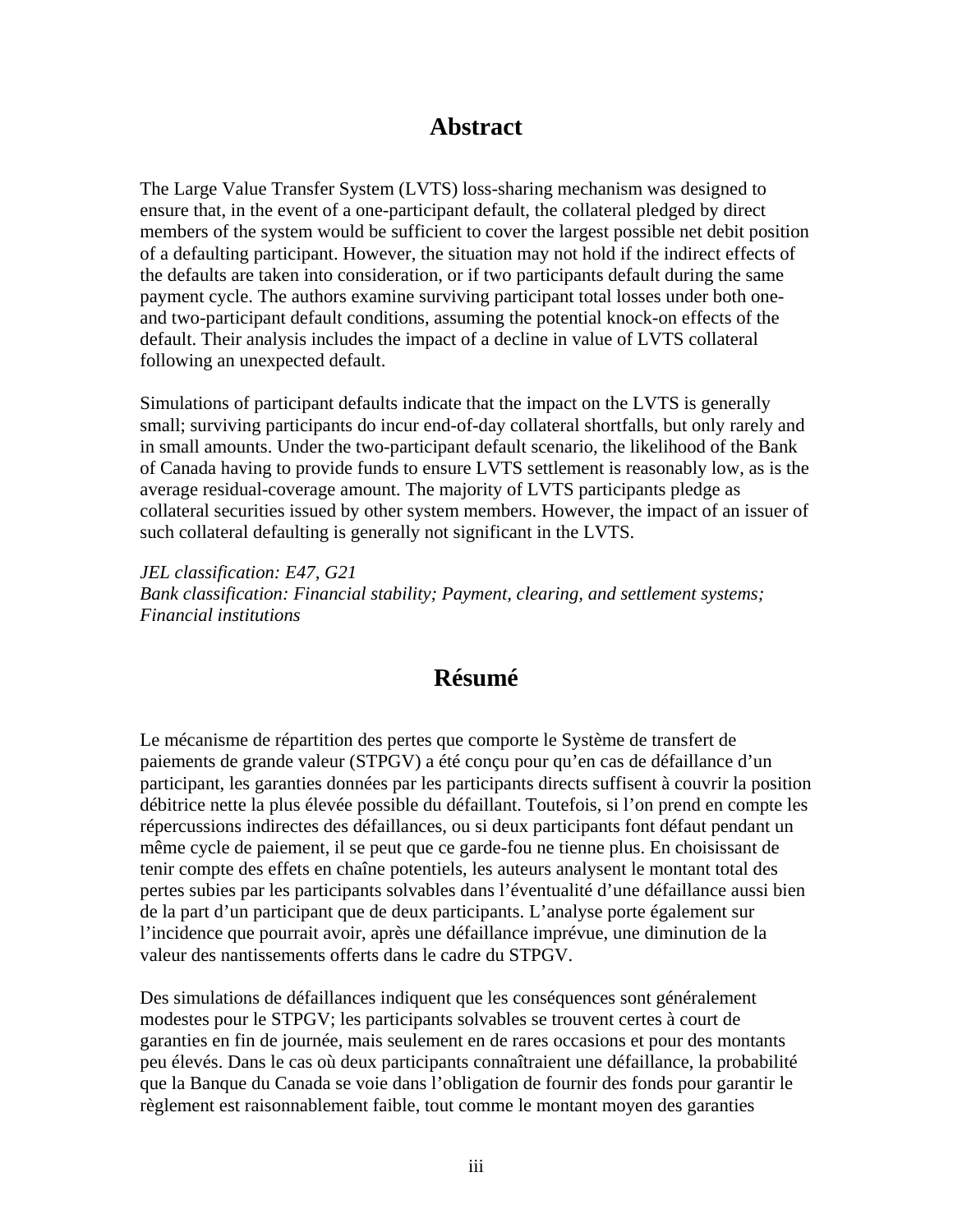résiduelles. Même si la majorité des participants au STPGV donnent en nantissement des titres émis par d'autres participants, la défaillance de l'un de ces émetteurs n'a dans l'ensemble pas d'impact important à l'intérieur du STPGV.

*Classification JEL : E47, G21 Classification de la Banque : Stabilité financière; Systèmes de paiement, de compensation et de règlement; Institutions financières*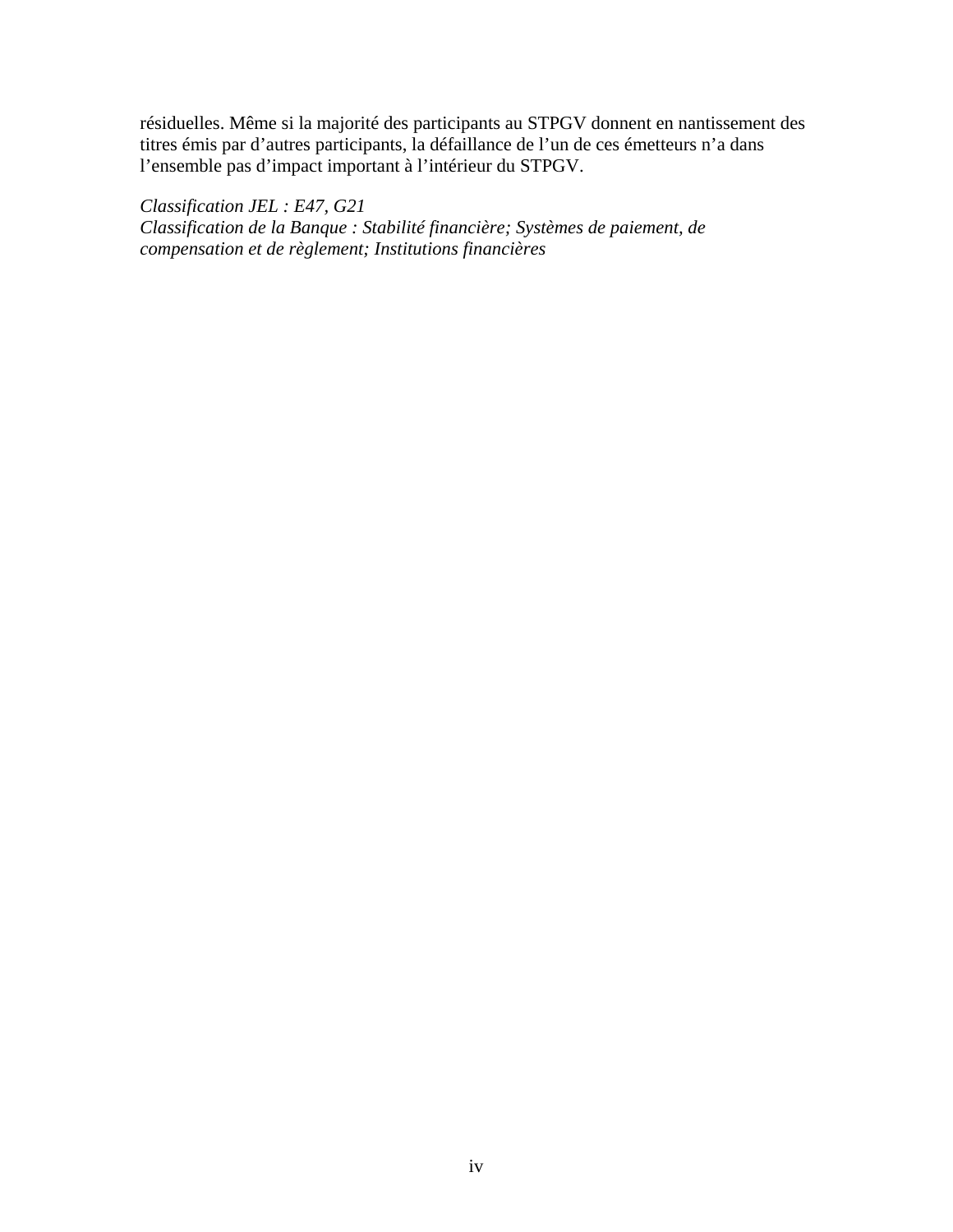#### **1 Introduction**

Under the collateralized risk-sharing arrangements in the Large Value Transfer System (LVTS), participants may incur losses in the case of a participant default. However, the system was designed to ensure that collateral pledged by participants would be sufficient to cover the largest LVTS net debit position resulting from the default of a single participant. Recent work at the Bank of Canada studied the impact of a participant default in the LVTS, and concluded that participants could manage their potential losses under such circumstances (McVanel 2005; Ball and Engert 2007).

The risk controls within the LVTS include a survivor-pay mechanism that could result in losses for system participants in the event of unanticipated defaults. McVanel (2005) studies the robustness of LVTS participants to unanticipated participant defaults. Using data provided by the Canadian Payments Association (CPA), the study generates a series of defaults to examine the impact of allocated losses on surviving participants, and finds that loss allocations are generally small.

Ball and Engert (2007) extend that study by using data over a longer period and a revised version of the Bank of Finland Payment and Settlement Simulator (BoF-PSS) to assess potential losses to LVTS participants. They also conclude that losses from a participant failure are likely to be small relative to capital, and would be readily absorbed by survivors.

In this paper, we extend the previous work in three ways. First, in addition to loss allocations from a defaulter's own collateral shortfall (i.e., surviving participant additional settlement obligations), we study a potential loss in the value of collateral pledged to the LVTS due to the use of defaulter-issued securities as collateral. Second, we further investigate collateral shortfalls that surviving participants can potentially face at the end of the day, which can be considered as spillover effects of a participant default. Third, we conduct quantitative analyses for a scenario where two participants become non-viable on the same day. While the likelihood of such events is remote, recent international developments suggest that multiple-default scenarios are possible and should be evaluated for their impacts on system participants.

We derive three main findings from our study. First, the possible impact of collateral devaluation under default conditions is generally insignificant. Surviving participant total losses are, on average, small compared to their Tier 1 capital. Under extreme circumstances, a couple of participants suffer a large total loss due to the use of defaulter-issued securities as collateral. Second, surviving participants do incur end-of-day collateral shortfalls, in both one-participant and two-participant default scenarios, but only rarely and in small amounts. Third, when two participants default on the same day, the likelihood of the Bank of Canada needing to provide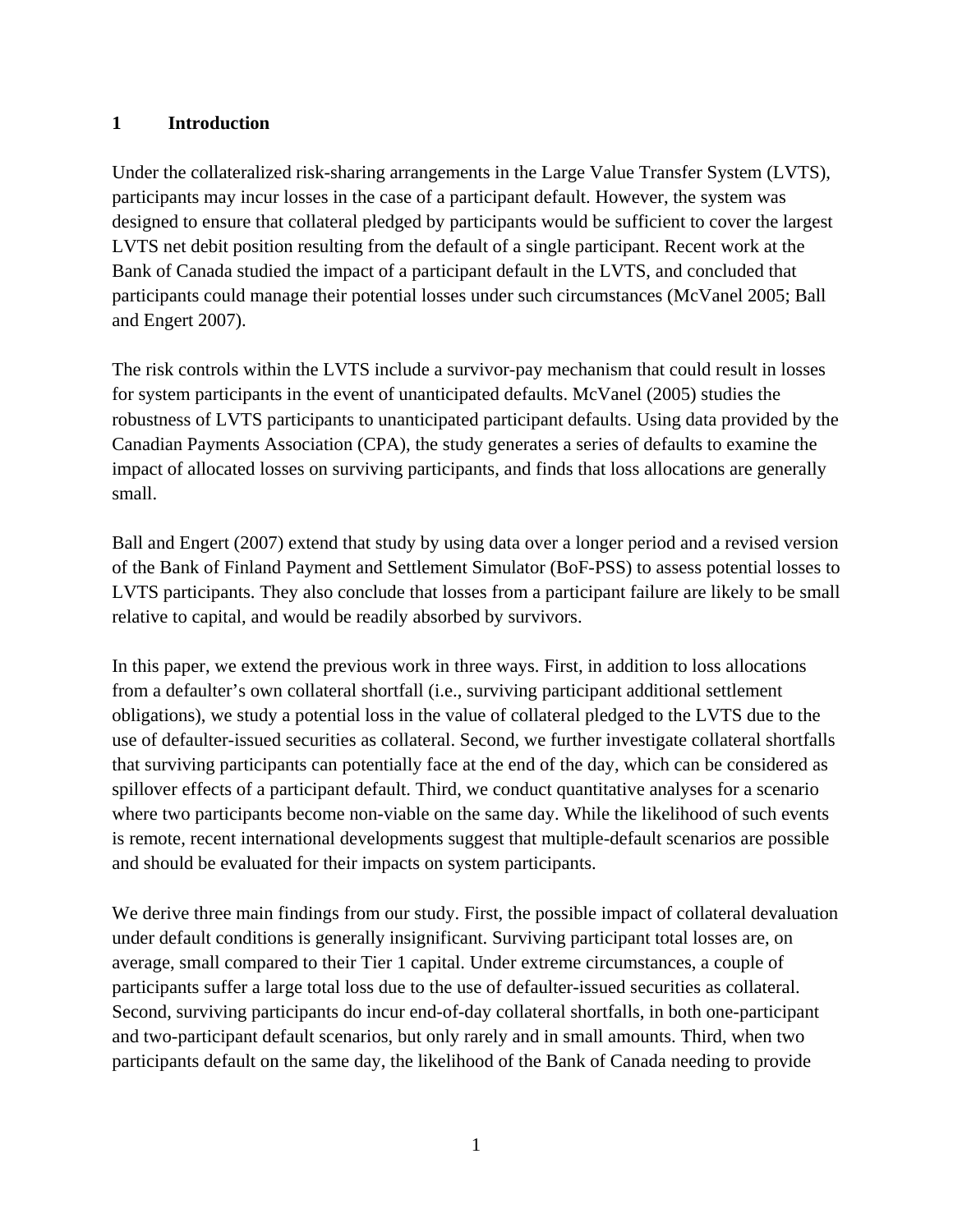additional funds to guarantee LVTS settlement is around 3.5 per cent, and the average amount is about \$3.3 million.

The paper is organized as follows. Section 2 reviews the use of securities issued by other participants as LVTS collateral. Section 3 describes the data and methodology used in the simulation of default scenarios, and section 4 examines the results of the simulations. Conclusions are presented in the final section.

## **2 Use of Participant-Issued Securities as LVTS Collateral**

Participants cannot pledge securities that they have issued themselves as LVTS collateral. However, they can pledge as collateral, subject to certain conditions, securities issued by other LVTS participants, including the following (subject to minimum issuer credit ratings)<sup>1</sup>: bankers' acceptances and promissory notes (maximum term 364 days), commercial paper (maximum term 364 days), and corporate bonds. Such securities are included in this study because the default of a participant could affect the market value of the collateral pledged by surviving participants.

The conditions applied to the use of these securities as collateral are intended to mitigate financial risk to the payments system. The main conditions are as follows:

- i) only Canadian-dollar securities are eligible to be pledged as collateral;
- ii) securities used as collateral must be pledged using CDSX of the Canadian Depository for Securities Ltd., or be physically delivered to the Bank of Canada in certificated form;
- iii) no more than 20 per cent of the value of the collateral pledged by an institution should be the obligation of a single private sector issuer or related party; this condition does not apply for borrowings of less than \$50 million;
- iv) securities issued by the pledger of collateral (or any related party) cannot be used as collateral by the pledger;
- v) the security must not have an embedded option or carry a right of conversion into equity securities.

Relatively large amounts of securities issued by other participants are pledged for LVTS purposes. As Figure 1 shows, securities issued by other participants generally represented 14 per cent to 18 per cent of total LVTS collateral during the sample period from 2007Q3 to 2008Q2. As Table 1 shows, many participants were issuers of securities used as LVTS collateral by other participants. Four of the big six Canadian banks were the largest issuers, with a daily average amount pledged of \$1,028 million each, in total representing roughly 13 per cent of total LVTS

 $\overline{a}$ <sup>1</sup> The minimum short-term ratings are R1 (low) by the Dominion Bond Rating Service (DBRS), A-1 (mid) by Standard & Poor's (S&P), and P1 by Moody's Investors Service (Moody's). The minimum long-term ratings are A (low) by DBRS, A- by S&P, and A3 by Moody's.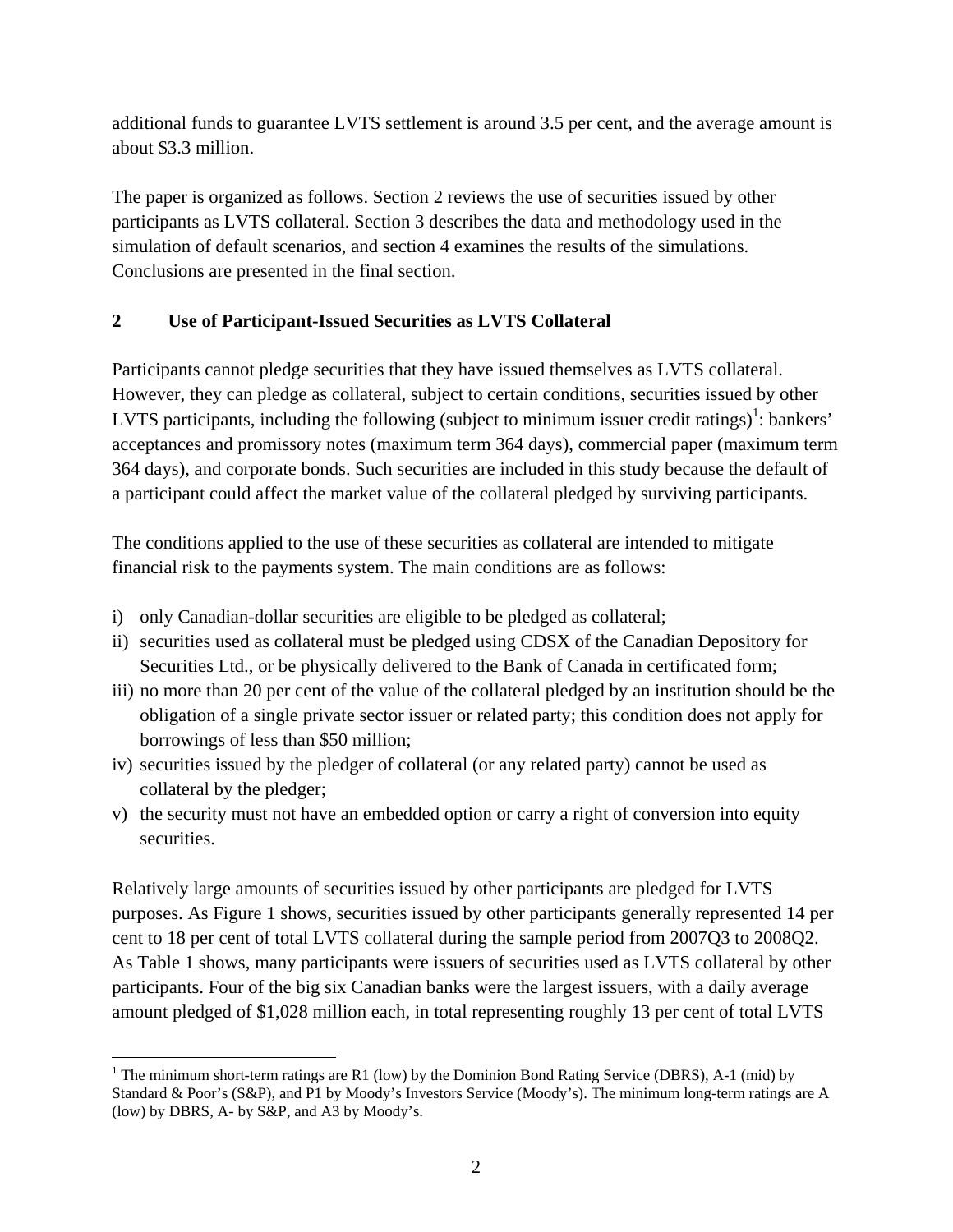collateral. Most of the remaining participants were relatively small issuers of securities posted as LVTS collateral.



**Figure 1: Collateral Issued by Other Participants as a Percentage of Total Collateral Pledged** 

**Table 1: Issuers of Securities Used as LVTS Collateral by Other Participants (\$ millions)** 

| <i>Issuer</i>                     | Mean  | Std. dev. | Per cent |
|-----------------------------------|-------|-----------|----------|
| Four largest issuers (total)      | 4.112 | 603       | 13.3     |
| Next four largest issuers (total) | 812   | 125       | 2.6      |
| Other issuers (total)             | 49    |           |          |

Most LVTS participants pledge securities issued by other participants as collateral. A majority of participants pledged some amount of such collateral on each day of the sample period studied; however, some participants, including two of the big six banks, did not use any securities issued by other participants as collateral. Of the participants that use such collateral, Table 2 shows the average amount pledged for LVTS purposes, as well as the percentage of each participant's total pledge that was this type of collateral. The largest users pledged over \$1 billion of such securities, on average; in one case, the amount exceeded \$2 billion. For some participants, securities issued by other participants represented about 30 per cent or more of that participant's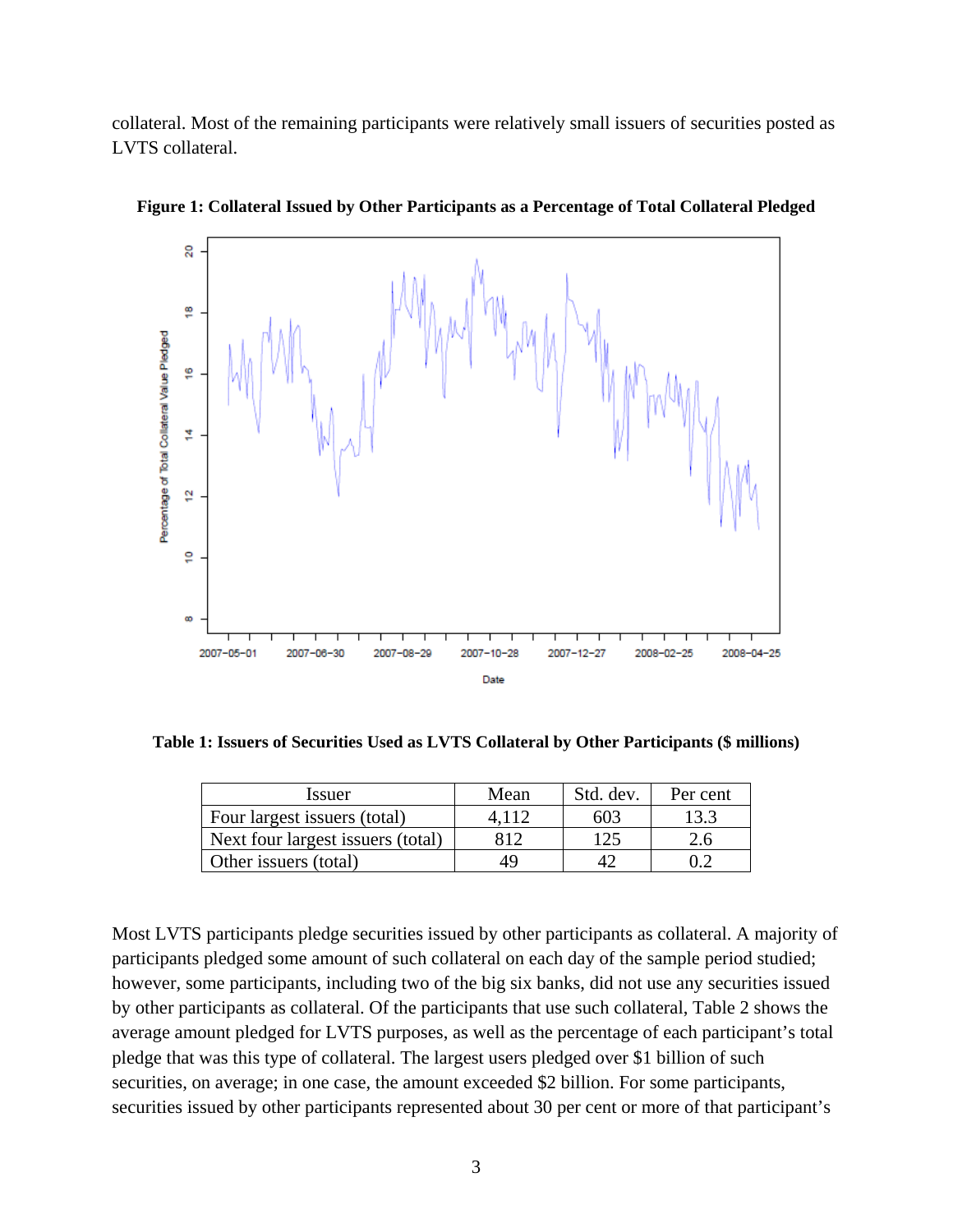collateral. In one case, such collateral represented over 50 per cent of a participant's collateral, on average.

| Participant | Mean  | Std. dev. | Percentage |
|-------------|-------|-----------|------------|
| L           | 2,117 | 555       | 32.6       |
| G           | 1,239 | 261       | 39.0       |
| K           | 453   | 79        | 35.4       |
|             | 340   | 101       | 13.5       |
| T           | 297   | 126       | 52.1       |
| D           | 249   | 61        | 38.7       |
| Α           | 120   | 50        | 39.8       |
| В           | 60    | 63        | 26.1       |
| F           | 29    | 97        | 1.4        |
| C           | 9     | 6         | 0.4        |

**Table 2: Amounts of Securities Issued by Other Participants Pledged as LVTS Collateral (\$ millions)** 

The approaches in pledging securities issued by other participants as LVTS collateral vary by participant, but have a few basic patterns. The typical approach (e.g., Participant L in Figure 2) involves pledging securities issued by four to six other participants for extended periods of time. Some participants (e.g., Participant I in Figure 3) use a broader list of eight to ten issuers, while others use a narrower list (charts for other LVTS participants are shown in Appendix A). Some participants pledge individual issues for extended periods of time (a month or longer), while others change their pledges much more frequently. As noted above, some participants do not use this type of collateral for the LVTS. These approaches are typically driven by the securities that are held on the participant's balance sheet and available for collateral purposes.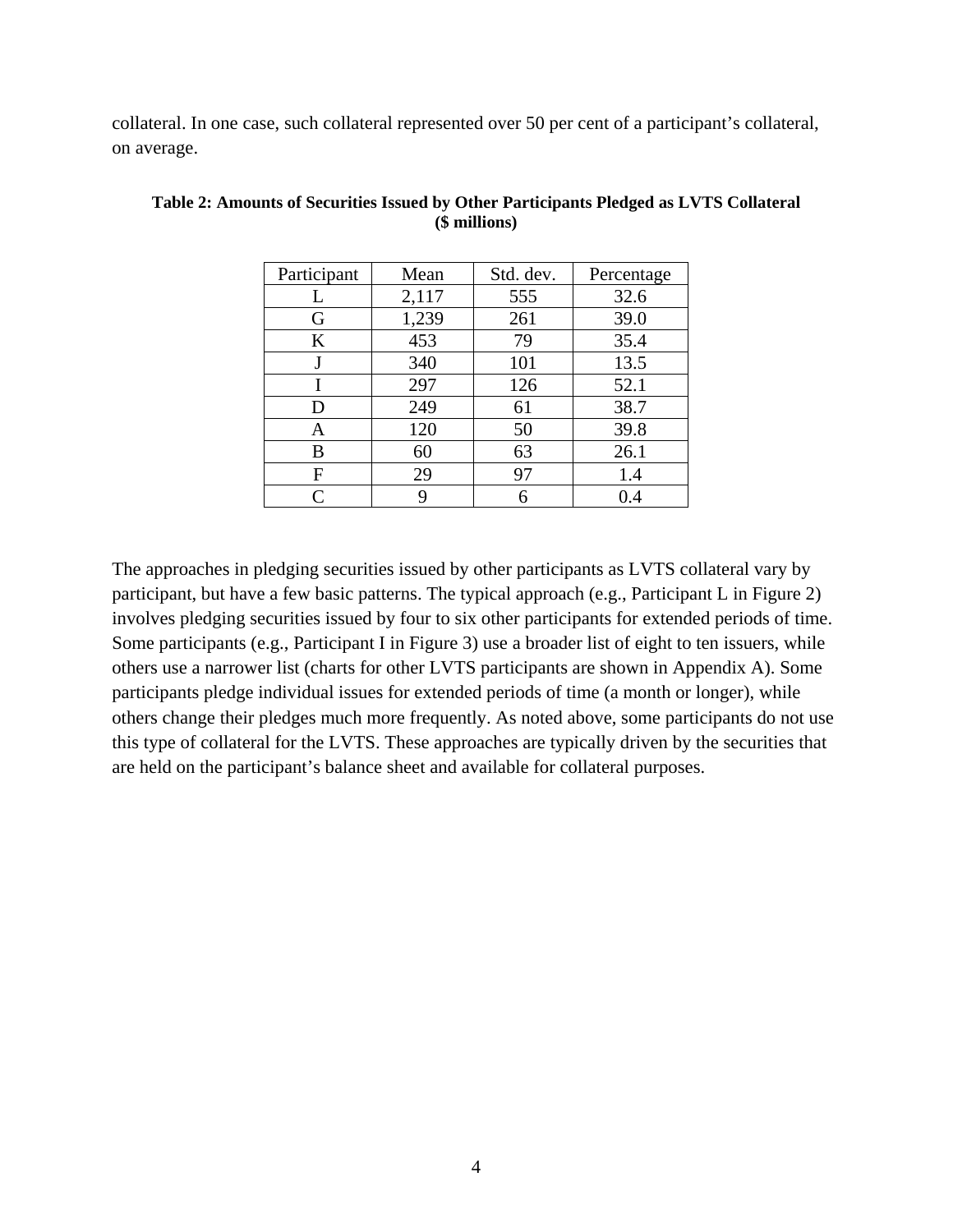

**Figure 2: Securities by Issuer (Other Participants) Pledged by Participant L** 

**Figure 3: Securities by Issuer (Other Participants) Pledged by Participant I** 



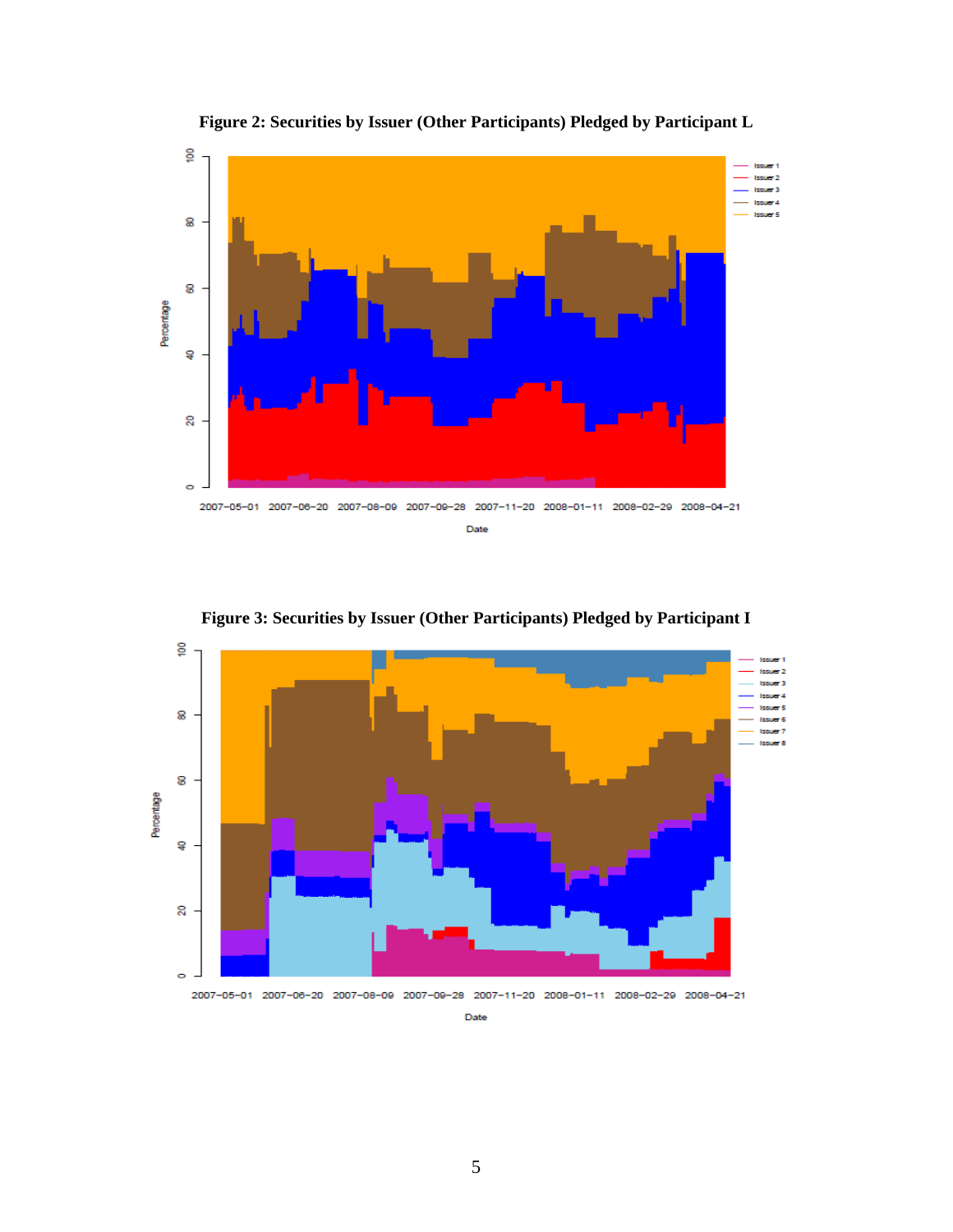#### **3 Default Simulations**

The unexpected participant defaults studied in this paper fall under the category of non-viability of LVTS participants. This means that a participant is unexpectedly declared non-viable during an LVTS payment cycle by its financial regulator, and thus suspended from further participation in the payment exchange. $<sup>2</sup>$  In the simulations, it is assumed that other surviving participants</sup> continue LVTS transactions amongst themselves until the end of the day, and the payments to and from the non-viable participant after the announcement are disregarded.

In this paper, we extend the previous default studies in three ways. First, in addition to the overall loss allocations to the surviving participants (i.e., the additional settlement obligation) as examined in past studies, we examine the potential loss in the value of collateral pledged to the LVTS, namely an unexpected decrease in the value of the securities issued by the defaulting participant. Hence, in this study, a surviving participant's total loss is defined as the sum of its additional settlement obligations (ASO) and the value of its defaulter-issued securities posted as LVTS collateral.

Currently, LVTS collateral requirements allow each direct participant to pledge another financial institution's securities as collateral up to a limit of 20 per cent of the total value pledged.<sup>3</sup> A sensitivity analysis is carried out to examine the effect of a hypothetical increase of this limit to 50 per cent of the total pledge on the outcome of simulated participant defaults.

We assume in this paper that the market value of the securities issued by a defaulting participant declines to zero following a non-viability announcement. This assumption is conservative, since recovery rates for some asset classes can exceed 50 per cent. However, there can be considerable delays in the recovery of funds in the event of a default. $4$ 

For the second way in which we extend the previous default studies, we assume that LVTS transactions continue among surviving participants until the end of each payment cycle, and investigate the potential collateral shortfall that each survivor can face at the end of the day. These shortfalls can be considered as the spillover effect of a failure on the surviving participants.

Third, we expand the qualitative discussions in previous studies about the impact of multipleparticipant defaults in the LVTS into quantitative analyses. Simulations are conducted for a

 $\overline{a}$  $2^{2}$  More details about LVTS settlement in the case of non-viability of participants are provided in Arjani and McVanel (2006) and Canadian Payments Association (2010).

<sup>&</sup>lt;sup>3</sup> This constraint is relaxed for overnight advances of less than \$50 million.

<sup>&</sup>lt;sup>4</sup> In reality, it is likely that the financial shock resulting from a default of a large institution could cause a devaluation of the securities issued by other surviving participants. However, such contagion in the financial markets is not taken into account in this study, because it is reasonable to argue that the possible domino effect would be minor compared to the consequences of the initial default.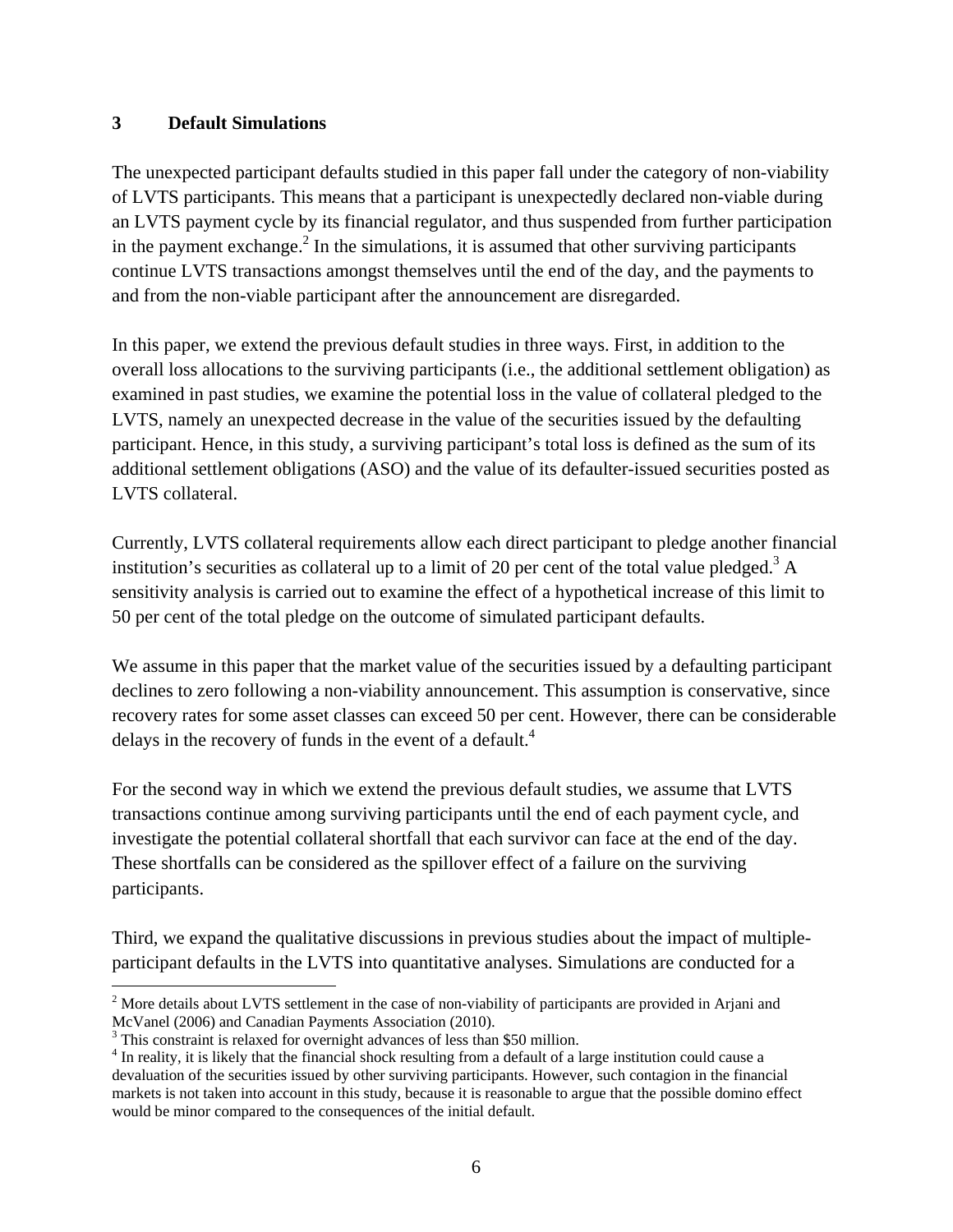scenario where two participants become non-viable on the same day, and the analyses include the Bank of Canada's total exposure to two participant failures. The Bank's exposure consists of the Bank's own ASO (i.e., due to granting bilateral credit limits (BCL) to the defaulting participants) and its ultimate responsibility for settling the LVTS.

## **3.1 Data**

<u>.</u>

This study makes use of historical LVTS payment flows (both Tranche 1 and Tranche 2), using bilateral and multilateral credit limit (BCL and MCL) data provided by the Canadian Payments Association. The sample period spans from 1 May 2007 to 30 April 2008, consisting of 253 LVTS operating days. The end of the sample was chosen because of the possibility that the change in the LVTS system-wide percentage in May 2008 might have affected participant behaviour. The 1-year sample period provides a sufficiently large sample size for the simulations. Over this sample period, about 21,615 payments worth \$185.3 billion were settled in the LVTS, on average, each day.

Collateral data for the same sample period are also used in this analysis. For each day in the sample, the data contain information about every collateral item pledged by LVTS participants, including the International Securities Identifying Number,<sup>5</sup> the security type, security issuer name, par value, discount value, pledge purpose, coupon rate, maturity date, etc. Three distinct types of pledge purposes are indicated in the collateral data: LVTS, advances, and bank note withdrawal. Only the collateral pledged for LVTS purposes is used in this analysis.

As in previous studies, LVTS participant regulatory Tier 1 capital is used as a frame of reference to determine the relative magnitude of losses to surviving participants. For most participants, Tier 1 capital is obtained from the capital-adequacy reports of the Office of the Superintendent of Financial Institutions (OSFI). For some participants, the capital data are collected from their annual reports for 2008, and the amount used is the average Tier 1 capital of 2007 and 2008.<sup>6</sup>

## **3.2 LVTS settlement under non-viability of LVTS participants**

When a financial regulator declares that a participant has become non-viable and that participant is in a net debit position, the Bank will first liquidate that participant's apportioned collateral to cover their debit position. If the participant remains in a net debit position after this procedure, the Bank will collect each surviving participant's ASO in order to satisfy the remaining debit position. In this simulation study, it is assumed that the loss allocation occurs at the end of each payment cycle.

<sup>&</sup>lt;sup>5</sup> The International Securities Identifying Number is a number that uniquely identifies a security.<br><sup>6</sup> These pertisipents are PND Peribes. Bank of America, Le Geises Centrals Desierding du Quabe.

These participants are BNP Paribas, Bank of America, La Caisse Centrale Desjardins du Quebec, State Street Bank and Trust Company, and Credit Union Central of Canada (CUCC). The Tier 1 capital of CUCC is represented by the sum of the capital (or equity, if capital is unavailable) of all provincial credit union centrals.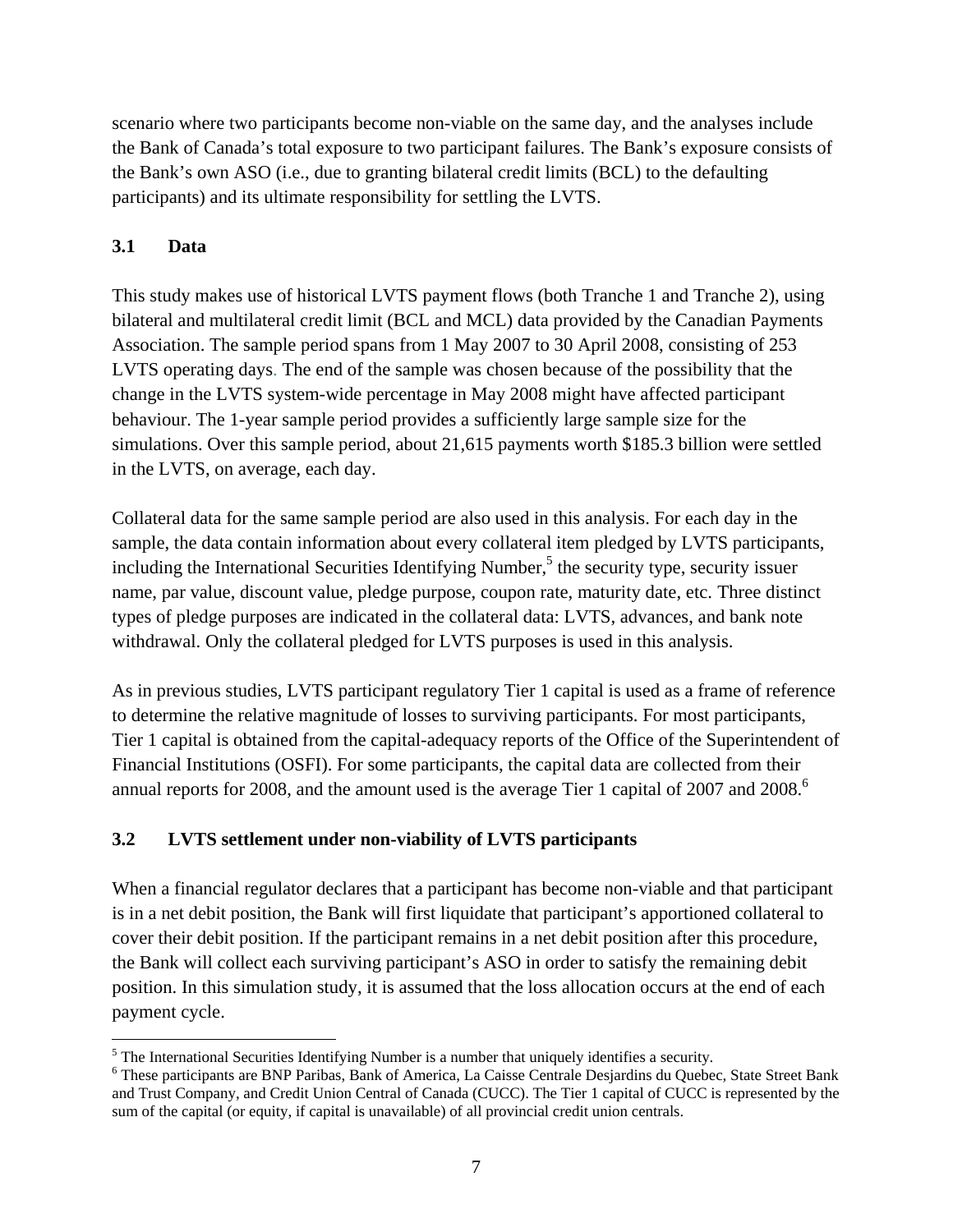According to the LVTS rule on devaluation of collateral, under unusual circumstances where an intraday revaluation of collateral is conducted, the participants whose reassessed LVTS collateral is lower in value than the requirement must pledge additional collateral to meet the system requirement.

#### **3.3 Simulation methodology**

The basic methodology adopted in this study is similar to the approach used by McVanel (2005) and Ball and Engert (2007), but with certain refinements. The methodology is as follows.

In addition to fully replicating the LVTS environment, the simulation program used in this study also assumes that each individual participant has an internal queuing mechanism to help optimize its liquidity usage. All these internal queues are simulated based on a simple first-in-first-out (nobypass) algorithm.<sup>7,8</sup> It is crucial to include some type of participant internal queuing arrangements in a default simulation study because surviving participants would respond to the cancellation of defaulter-associated transactions from their original payment schedules. The internal-queuing functionality allows the participants in the simulation to react to an unexpected default in the system at run time, retiming and submitting their outgoing payments accordingly whenever liquidity is available. This assumption is intended to make the simulation results more accurate.

The simulation begins with a base-case execution (i.e., running the historical data through the process without modifications), in order to obtain a simulated settlement time for every transaction.<sup>9</sup> This process is necessary to accurately handle queued Jumbo payments in the computation of participant funds positions.

Based on the output of the base-case simulation, the participant's own collateral shortfalls (OCS) are calculated at the transactional level and an intraday maximum is picked for every participant each day. OCS has the same definition as in previous studies:  $OCS = (NDP_{T1} + NDP_{T2}) - (C_{T1} + D_{T2})$  $C_{T2}$ ). NDP<sub>T1</sub> and NDP<sub>T2</sub> are an LVTS participant's multilateral net debit position in Tranche 1 (T1) and Tranche 2 (T2) payment streams, respectively.  $C_{T1}$  and  $C_{T2}$  are the participant's collateral required for T1 and T2, respectively. In previous studies, a defaulter's OCS was obtained by comparing the participant's maximum daily net debit position against the end-of-day value of its collateral holdings. The daily maximum OCS in this analysis is computed based on all intraday values.

 $\overline{a}$ 

 $<sup>7</sup>$  For detailed information on queuing arrangements and release methods, please see BIS (2005).</sup>

<sup>&</sup>lt;sup>8</sup> See Appendix B for a more detailed description of the simulation program.

<sup>&</sup>lt;sup>9</sup> The transactions data provided by the Canadian Payments Association (CPA) currently do not contain the settlement time stamp.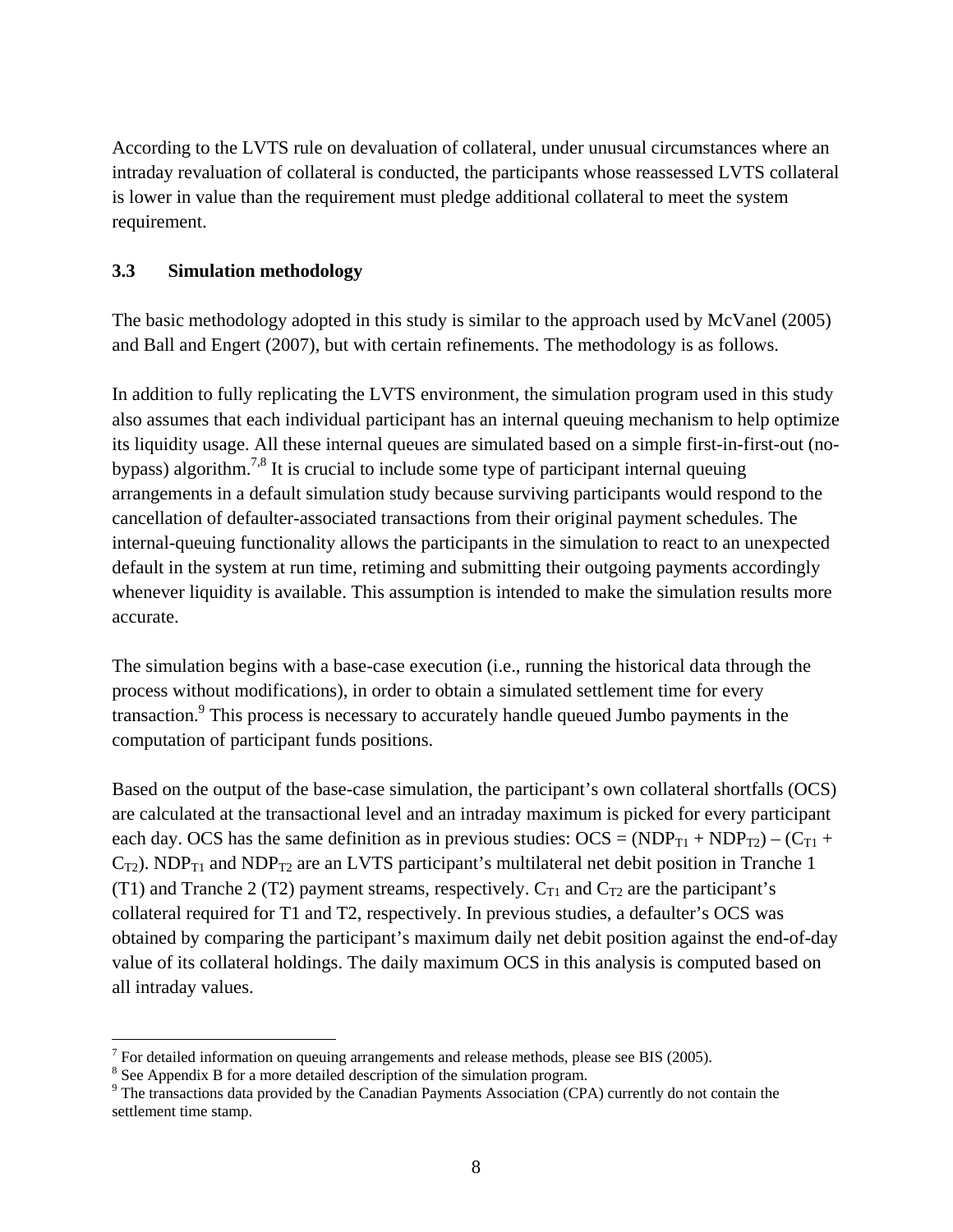For each day in the sample period, every LVTS participant except the Bank of Canada is assumed to default, independently from one another, at the moment during the general payment exchange period when its largest own collateral shortfall occurs. More specifically, in the oneparticipant default scenario, 3,542 (253 days \* 14 participants) default cases are simulated and examined; for the same-day two-participant default, a total of 46,046 (253 days \* 182 pairs of participants) simulations are carried out.

For cases where the defaulter's intraday maximum  $OCS \leq 0$ , there is no loss allocation to other surviving participants. However, other impacts still exist. First, after one participant is suspended from the LVTS, all the transactions as well as potential changes in credit limits vis-a-vis the defaulter disappear from the system, and that would affect every survivor's end-of-day funds position. Second, the potential devaluation of defaulter-issued securities can have an effect on the values of surviving participant collateral holdings. In such cases, the choice of default time does not matter in terms of creating a worst-case scenario from the defaulting participant's perspective, and it is hard to determine a default time that is the worst in aggregate for all survivors. A fair and easy approach used in this paper is to randomly pick as the default time, with equal probability, a time during the general payment exchange period.<sup>10</sup>

A second simulation uses three types of additional parameters (besides the transaction and credit limit data): a date, defaulting participant names, and the time at which each defaulter is announced to be non-viable. Several events that occur after the default time are excluded from the simulation: (i) all the payment flows to and from the defaulter(s); (ii) any changes in the BCLs of surviving participants vis-a-vis the defaulting participant(s); and (iii) any changes in the defaulter's T2 net debit cap (T2NDC) and T1NDC values. However, the post-default BCLs between the defaulter(s) and all other surviving participants are not immediately adjusted to zero: according to LVTS Rule 13 (Canadian Payments Association 2010), these BCLs will not be reset to zero until the beginning of the next LVTS cycle. Based on this rule, in this analysis, it is assumed that surviving participants' T2NDC and the BCLs from the Bank of Canada are not recalculated (and hence not reduced) due to the suspension of the defaulting participant(s).

The simulation program generates three outputs: every settled payment with a settlement time stamp, every rejected payment that cannot settle at any time before the end of the payment cycle, and every BCL change among the participants. $11$  The BCL output provides more accurate postdefault BCL values for the calculation of loss allocations. For example, in the computation of loss allocations to the surviving participants, the BCLs granted to the defaulters are the largest values during the payment cycle, up to the default time.

<sup>&</sup>lt;sup>10</sup> Precisely, a random second is picked from a total number of  $17*60*60+30*60$  seconds in one payment cycle.

 $11$  The BCL output would have been the same as the BCL data provided by the CPA, had the process been a basecase simulation. In a default simulation, it deviates from the historical data due to the removal of any changes after the default time between the defaulters and surviving participants.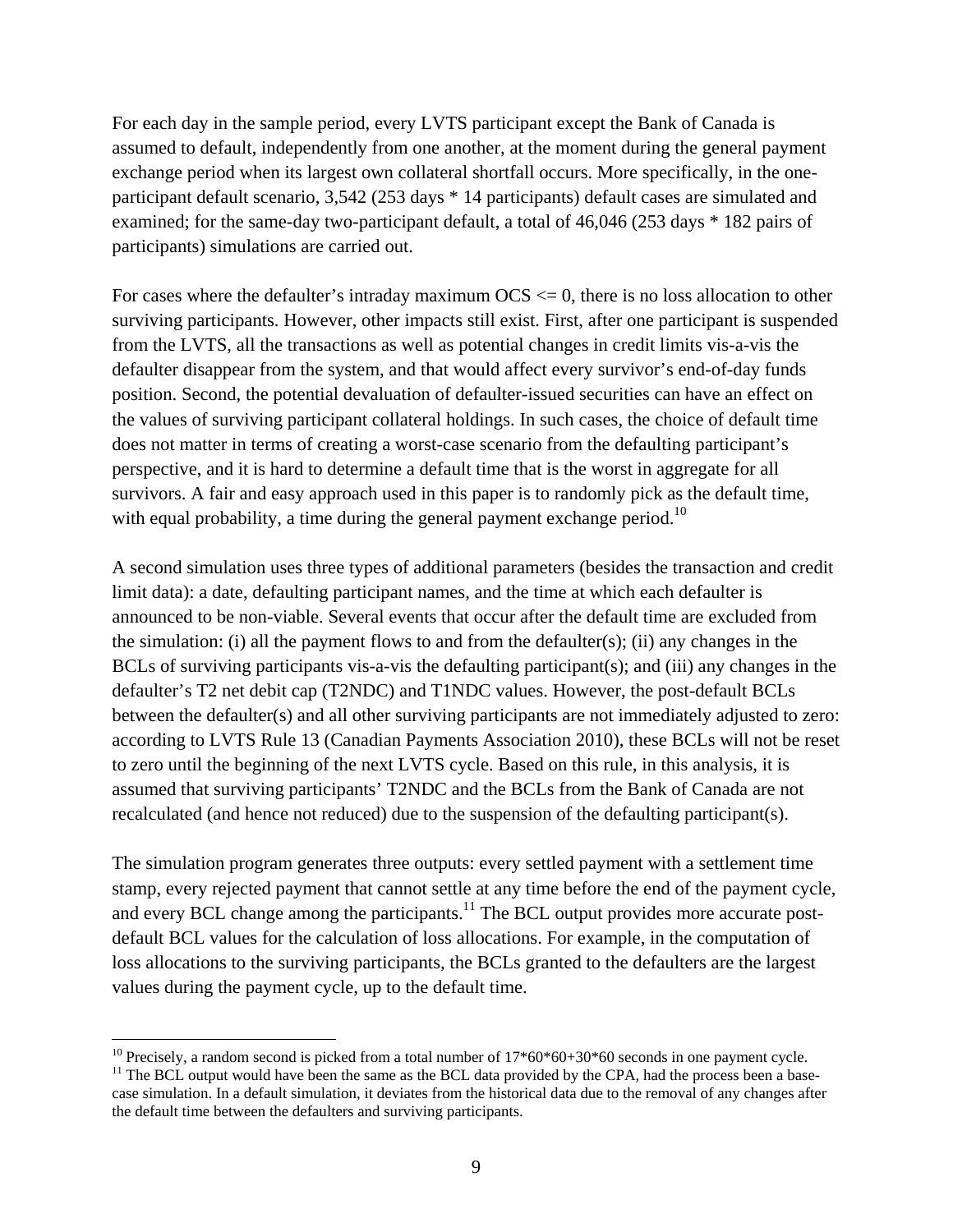The pre-settlement of the LVTS that occurs between 18:00:00 and 18:30:00 is ignored in the simulation, due to the difficulty of making assumptions about participant behaviour in response to their end-of-day funds positions. This omission may exaggerate the collateral requirements for the surviving participants with end-of-day net debit positions, because in reality there is an opportunity for them to flatten their positions without the need to take an advance from the Bank of Canada. On the other hand, it can be regarded as a contributing element in simulating a worstcase scenario.

The first step in the simulation of a two-participant same-day failure is to obtain the largest OCS value for each of the thirteen surviving participants from the results of the one-participant default simulation, as well as the times at which these maximum OCSs occur. For every default case in the one-participant default simulation, there are thirteen surviving financial institutions. In this third simulation process, each of the thirteen survivors, in turn, becomes non-viable at the time when it incurs its largest intraday OCS, given one other defaulter already in the system. This approach results in a total of 46,046 two-participant default cases.

## **3.4 Variables and assumptions**

## *3.4.1 Loss allocations*

In the LVTS, settlement under default conditions includes a loss-sharing mechanism among the surviving participants. If the collateral apportioned by a defaulter is not sufficient to cover its net debit position at the time of default, then the shortfall will be allocated to every surviving participant who has granted bilateral credit to the defaulter on that day. Each survivor's proportion of the defaulter's collateral shortfall, also known as its additional settlement obligation, is equal to the ratio of its maximum BCL granted to the defaulter to the sum of the largest BCLs that the defaulter received from every system member on that day.<sup>12</sup>

In this study, we assume that, despite the unexpected suspension of some participants, the transactions among all surviving participants continue through the payment cycle. Hence, each survivor needs not only to meet its ASO, but also has its own end-of-day funds position to settle. If a surviving participant incurs a final net credit position at the end of day, the funds surplus will be ignored in the analysis. If a participant has incurred a final net debit position, then it is required to have enough collateral to be eligible for an advance from the Bank of Canada in an amount equal to the value of its position. In sum, under default conditions, the total settlement obligation (TSO) of a surviving participant is equal to:

 $TSO = Own final funds position + ASO.$ 

 $\overline{a}$  $12$  See Arjani and McVanel (2006) for more details on loss allocations in LVTS settlement under default situations.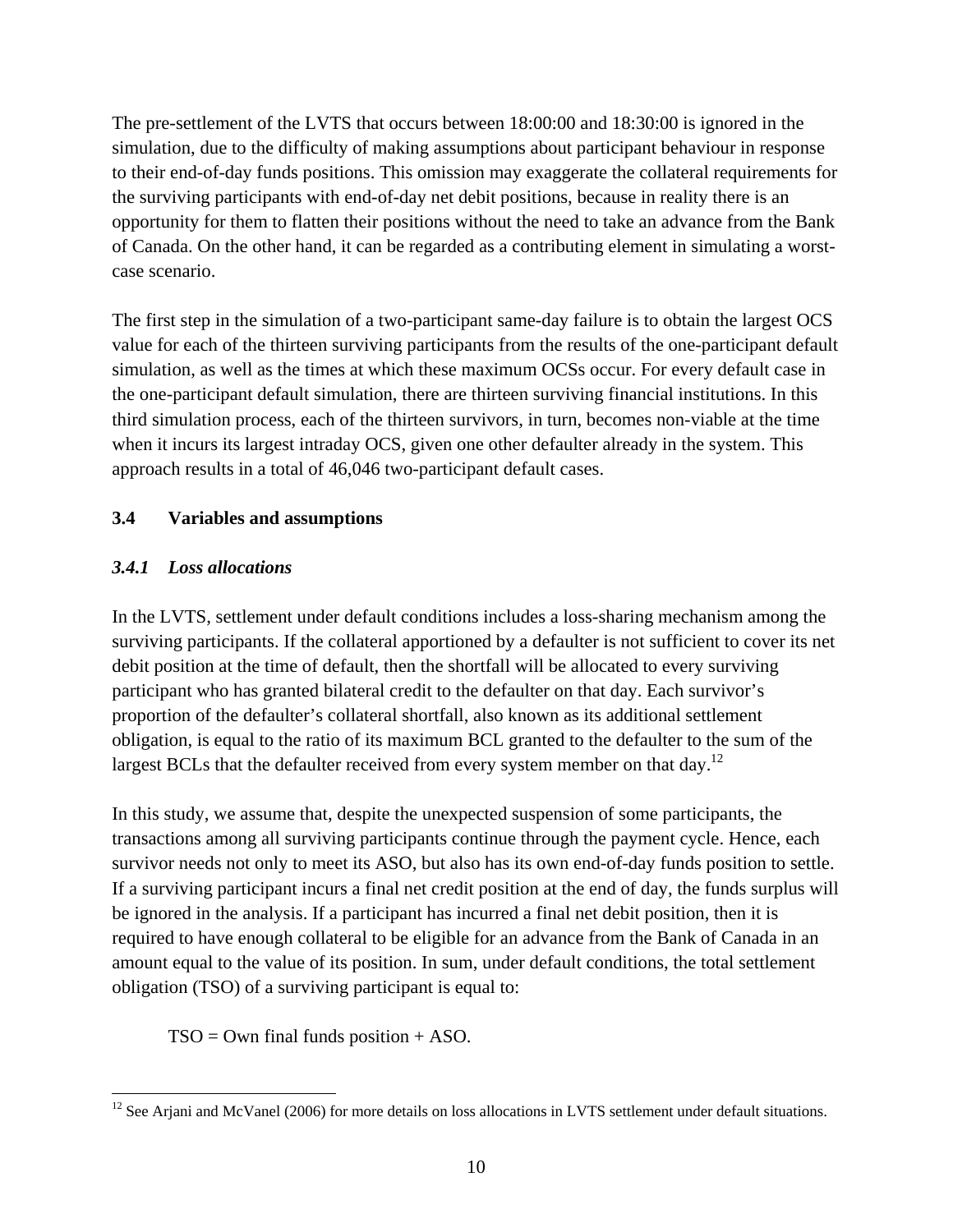It is assumed that, under default conditions, the Bank of Canada would grant an advance to each survivor equal to its ASO, regardless of its final funds position. Therefore, in all simulation cases, surviving participants are required to have sufficient collateral pledged to the system, dollar for dollar, for their ASOs. The total settlement obligation of a surviving participant with an end-of-day credit position is simply the ASO.

In this paper, we allow for the possibility of a defaulting participant being the issuer of the securities pledged as LVTS collateral by other participants. Based on the assumed devaluation of such securities to zero, each surviving participant's total collateral pledged to the LVTS is revalued at the end of the day, or more specifically, discounted by the value of its defaulterissued securities used as collateral, if there are any.

We also investigate the potential knock-on effects of a failure on the surviving participants.<sup>13</sup> In each default case, every survivor's total settlement obligation is compared against the end-of-day value of its collateral pledged to the LVTS (i.e., discounted by the value of its defaulter-issued securities used as collateral). The difference is the survivor's collateral shortfall (SCS), more specifically given by:

 $SCS = TSO$ 

– (Collateral pledged to LVTS - defaulter-issued securities used as collateral). (1)

If  $SCS > 0$ , the surviving participant will need to pledge additional collateral to fulfill the requirement; failing to do so will force the participant into a position of a secondary technical default.

Rearranging the terms in the equation above, one can rewrite the SCS in a different way:

 $SCS = (Own final funds position - collateral pledged to LVTS)$ + (ASO + defaulter-issued securities used as collateral). (2)

The first grouped term approximates the survivor's end-of-day own collateral shortfall anticipated prior to a default. It is an approximation because every survivor's payment flows, including payment timing, are adjusted after the default has occurred, which might lead to a different final funds position than originally anticipated. The second grouped term – the sum of a survivor's ASO and its re-evaluated collateral holdings at the end of day – is the total loss (TL) of a survivor under default conditions. The total loss is the part of a surviving participant's settlement obligation that is explicitly triggered by the default event:

 $\overline{a}$ <sup>13</sup> This paper examines the knock-on effects of the first-round participant default. It is certainly possible to extend such analysis to multiple rounds in future work.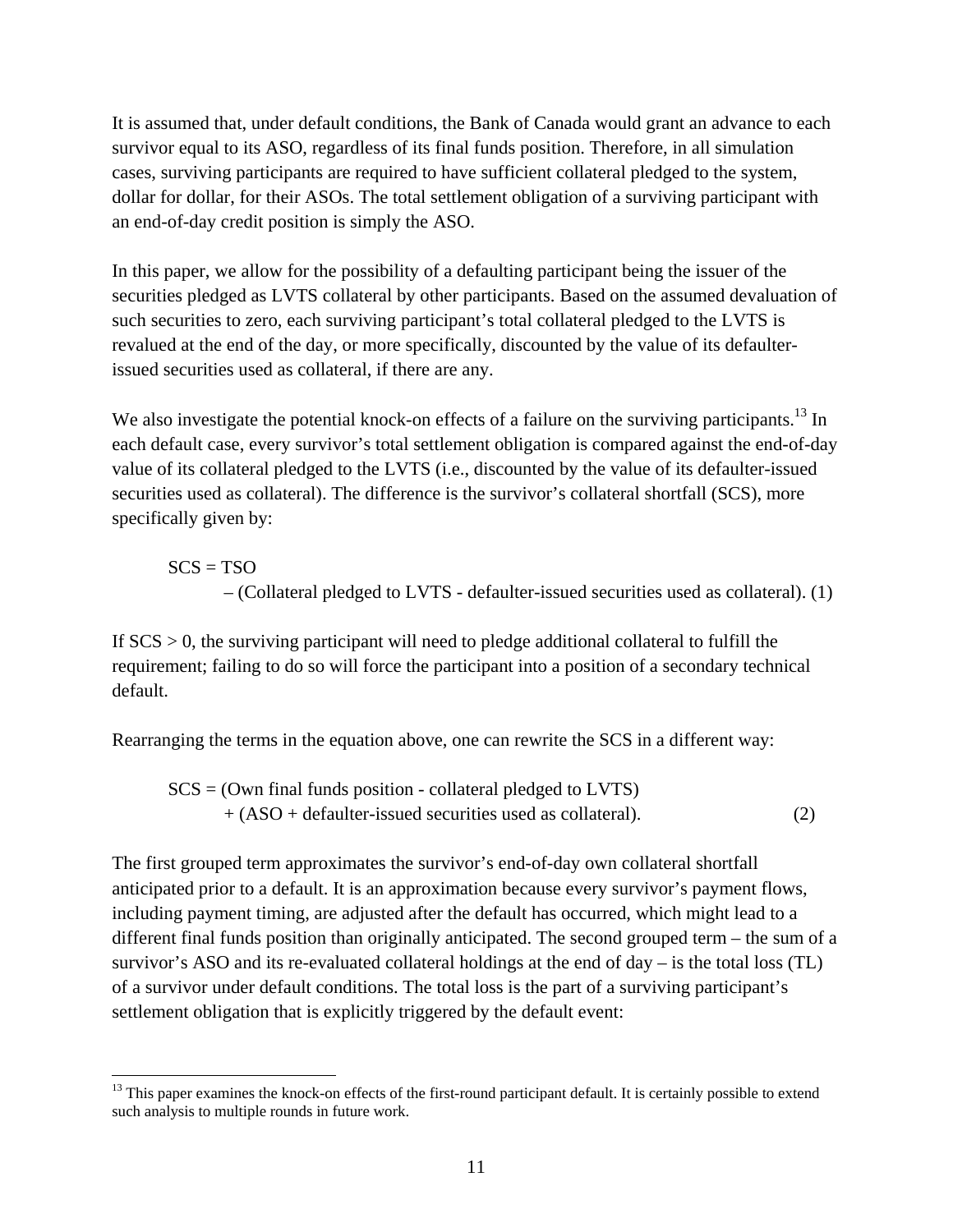$TL = ASO + defaulter-*issued* securities used as collateral.$ 

According to LVTS rules, a defaulting participant is considered to have a collateral shortfall if its final net debit position is greater in value than its collateral apportioned to the system, which is the sum of its T1NDC and maximum ASO (Max ASO). In this study, defaulter OCSs are computed using the exact definition, though historical data show that, in reality, most participants habitually pledge more collateral than the minimum requirement. One advantage of using this definition of collateral data is that it contributes to constructing a worst-case scenario, because the conservative measure of collateral renders a larger value of defaulter OCS.

However, the total amount of collateral pledged to the LVTS is used in gauging surviving participant financial well-being at the end of the day. It simply makes more sense to compare each surviving participant's total loss in a default event against the value of its total collateral pledged to the LVTS.

This study also includes a sensitivity analysis on a hypothetical increase of the upper limit on securities issued by other participants as collateral in the LVTS. Recall that there is currently a cap equal to 20 per cent of a participant's total collateral pledge of securities issued by a single private sector issuer. A simple linear approach is used to scale the historical data; i.e., multiplying each participant's amount of securities issued by other participants by a factor of 5/2, to simulate a 50 per cent upper limit.

## *3.4.2 Two-participant default*

 $\overline{a}$ 

There are several additional cases to handle in the analysis of a two-participant default. First, defaulting participant A's OCS is adjusted to reflect the depreciation in market value of defaulting participant B's securities, if A uses B's securities in its collateral pledge to the LVTS, and vice versa. Second, every surviving participant's combined loss allocation (i.e., the sum of ASOs) from the two defaults is compared against its cyclical Max ASO value, and the lesser of the two is counted as its actual ASO in this two-participant default case.<sup>14</sup> Third, it follows that, in every case of a two-participant failure, the Bank of Canada faces a possibility of providing funds to meet its guarantee of settlement. Calculations are conducted in this regard to reveal the frequency and the level of exposure to the Bank in terms of the amount of funds required.

Recall that defaulter OCSs are calculated based on apportioned collateral, rather than the total amount pledged to the system. Thus, it is non-trivial to apply the upper limit on securities issued by other participants, because a participant's actual use of any other participant's securities can be greater in value than its apportioned collateral. Hence, a revaluation method is specifically

<sup>&</sup>lt;sup>14</sup> LVTS rules stipulate that a participant's Max ASO is also the legal upper limit of loss-sharing obligation in the case of a multiple-participant default.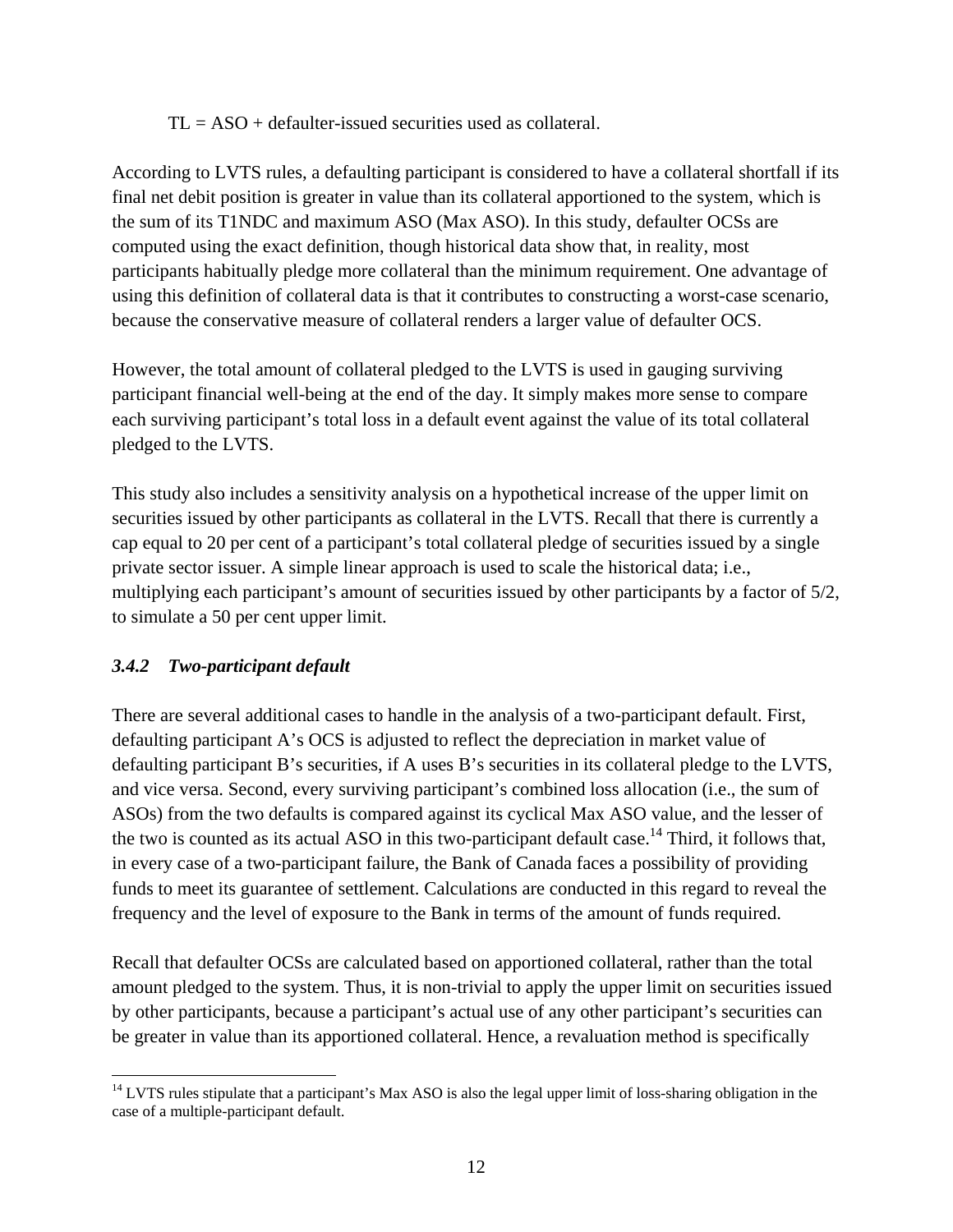needed in the analysis of two-participant failures to incorporate collateral limits into the calculations of two defaulter OCS values. It works as follows: defaulting participant A's apportioned collateral is discounted by an amount equal to the lesser of two values: (i) 20 per cent (or, hypothetically, 50 per cent) of A's apportioned collateral; and (ii) defaulter A's actual use of defaulter B's securities.

#### **4 Simulation Results**

Two types of financial losses are examined in this simulation: the additional settlement obligations of each surviving participant who grants a BCL to the defaulting participant, and a potential loss in value of defaulter-issued securities held in a survivor's collateral pledge. Further investigation is conducted on surviving participant post-default financial conditions; i.e., whether they incur an end-of-day collateral shortfall as a consequence of all settlement obligations. The simulation results also include statistics on the Bank of Canada's provision of residual funds to guarantee LVTS settlement under a two-participant default scenario.

## **4.1 One-participant default**

## *4.1.1 Losses to participants*

 $\overline{a}$ 

As outlined in section 3, every LVTS participant except the Bank of Canada is assumed to default, independently from one another, on each of the 253 days in the sample period. There are a total number of 3,542 simulated defaults, of which 1,846 are the cases where the defaulter's  $OCS > 0$  (52.12 per cent).

Figure 4 shows the distribution of all defaulting participant OCSs, which are, on average, larger in value than the results found by McVanel (2005). This can be attributed to a longer sample period, and one more potential defaulter.<sup>15</sup> Another major contributing factor might be that each participant's OCS is calculated at the transactional level based on all intraday values, rather than comparing the maximum net debit position with end-of-day collateral values.

The average defaulter OCS value over all default cases is \$386.1 million, and the largest single instance is around \$3.6 billion. The value of 95 per cent of the default OCSs falls under \$1.7 billion. The participant-level statistics show that one participant incurs an average OCS of more than \$1.8 billion, and seven participants show a maximum OCS value of over \$1 billion in their respective default cases. Among the four participants who have an average OCS value of more than \$500 million, three are big banks and one is a small participant found by previous

<sup>&</sup>lt;sup>15</sup> State Street Bank and Trust Company (State Street) is not included in McVanel's study (2005), because the sample period chosen is prior to State Street's entry into the LVTS.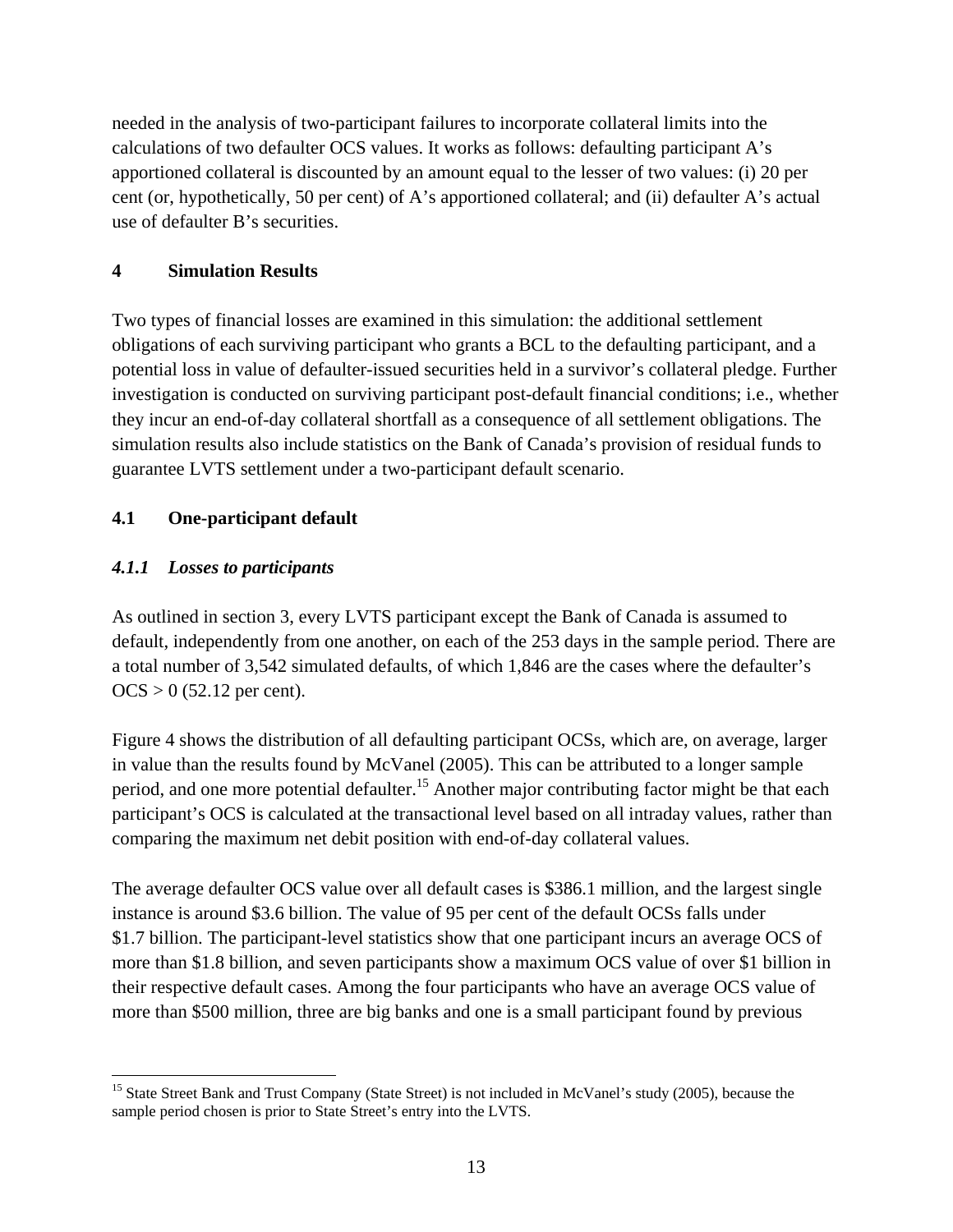internal Bank studies to have a high efficiency in intraday liquidity recycling. One large bank shows a particularly low average amount of own collateral shortfall, far below the median.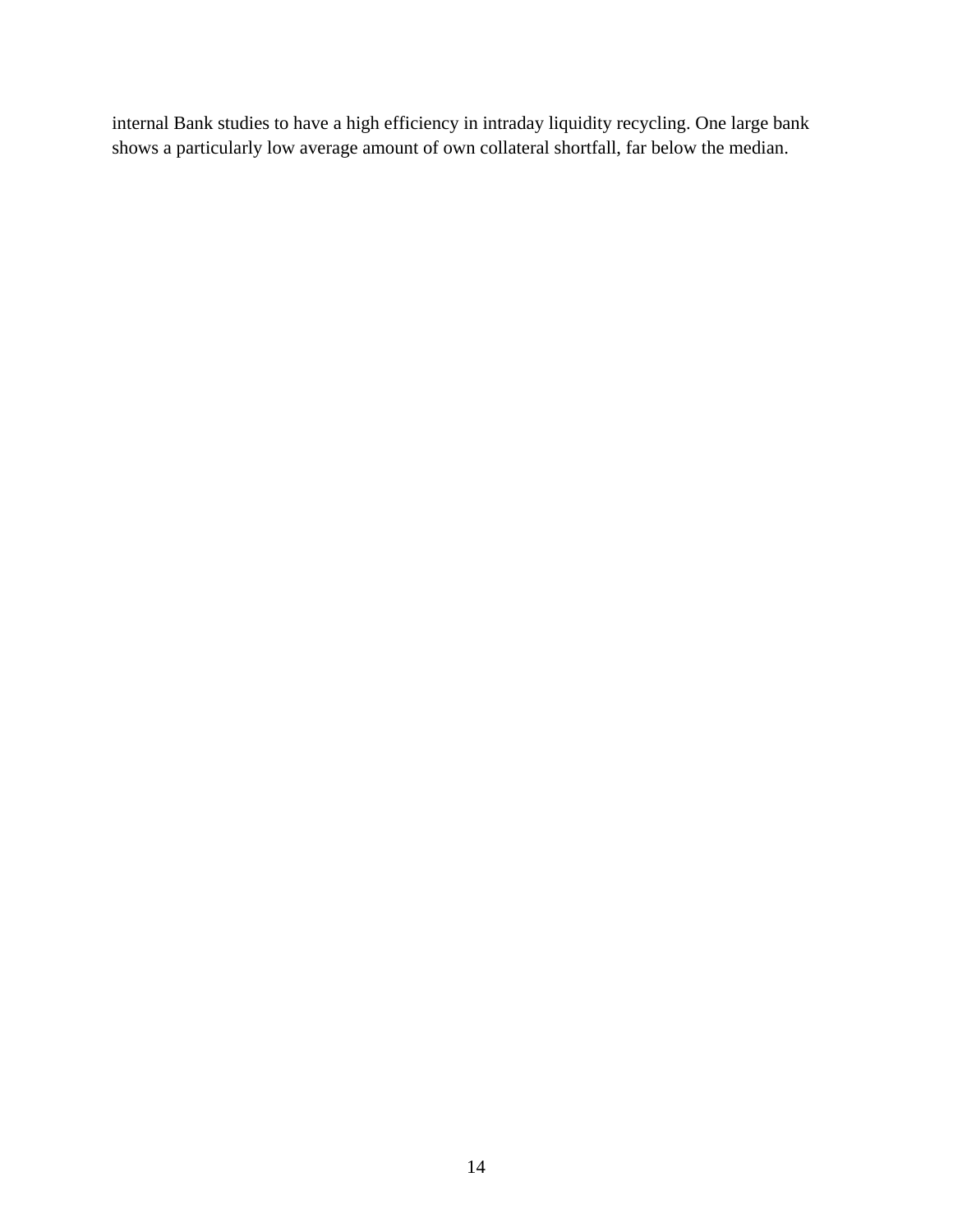





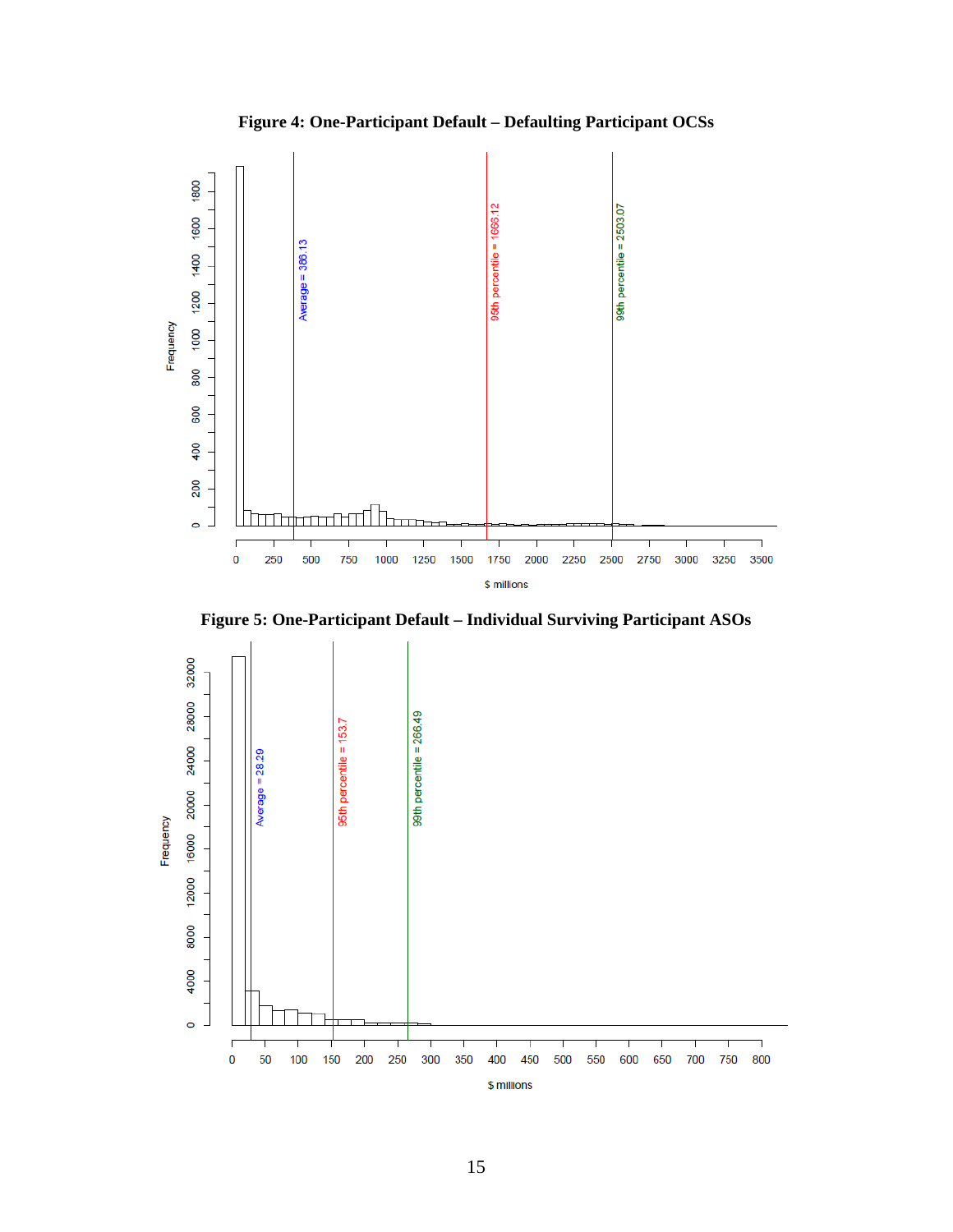The results show that survivor additional settlement obligations are generally small. Figure 5 illustrates the size distribution of the loss allocation to each surviving participant in all 3,542 defaults. The average participant loss allocation is around \$28.3 million, and in 95 per cent of the cases survivors experience a total loss below \$153.7 million.

The largest loss allocation to any surviving participant in any default is \$828.9 million. The big six Canadian banks all show an average ASO value (over all 3,289 defaults) of \$30 million or higher, and the largest average loss allocation among the big six is \$59.6 million. Three small participants, on average, bear very little of the loss-sharing responsibilities in an event of default: under \$5 million each.

Table 3 shows the loss allocations from the single largest defaulter OCS (a shortfall of \$3.57 billion), as a percentage of every surviving participant's Tier 1 capital. These ratios suggest that, overall, the ASOs allocated to LVTS participants in this case are relatively small. Only one participant faces an ASO of more than 10 per cent of its Tier 1 capital, and in total only three survivors have ASOs above 5 per cent of their Tier 1 capital. Compared to the results reported in Ball and Engert (2007), these ASO values are, in general, smaller.

|              | <b>ASO</b>  | <b>Total loss</b> | <b>Total loss</b> |
|--------------|-------------|-------------------|-------------------|
| Surviving    | relative to | relative to       | relative to       |
| participants | capital     | capital $(\%)$    | capital $(\%)$    |
|              | $(\% )$     | $(20\%$ limit)    | $(50\%$ limit)    |
| A            | 1.1         | 1.1               | 1.1               |
| B            | 2.2         | 2.2               | 2.2               |
| $\mathsf{C}$ | 6.0         | 6.3               | 6.7               |
| D            | 0.2         | 0.2               | 0.2               |
| E            | 0.2         | 0.2               | 0.2               |
| F            | 1.8         | 1.8               | 1.8               |
| G            | 1.2         | 2.4               | 4.4               |
| $H_{\rm}$    | 6.7         | 6.7               | 6.7               |
| I            | 4.9         | 15.7              | 32.0              |
| J            | 11.4        | 12.8              | 14.8              |
| K            | 1.5         | 2.0               | 2.9               |
| M            | 4.2         | 4.2               | 4.2               |
| N            | 2.0         | 2.0               | 2.0               |

#### **Table 3: One-Participant Default – Losses from the Single Largest Defaulter OCS (\$3.57 billion)**

Table 4 provides surviving participant average and maximum loss allocations (for all 3,289 defaults) relative to their Tier 1 capital. On average, every survivor's loss allocation is under 1 per cent of their Tier 1 capital. One participant's maximum ASO amounts to 17 per cent of its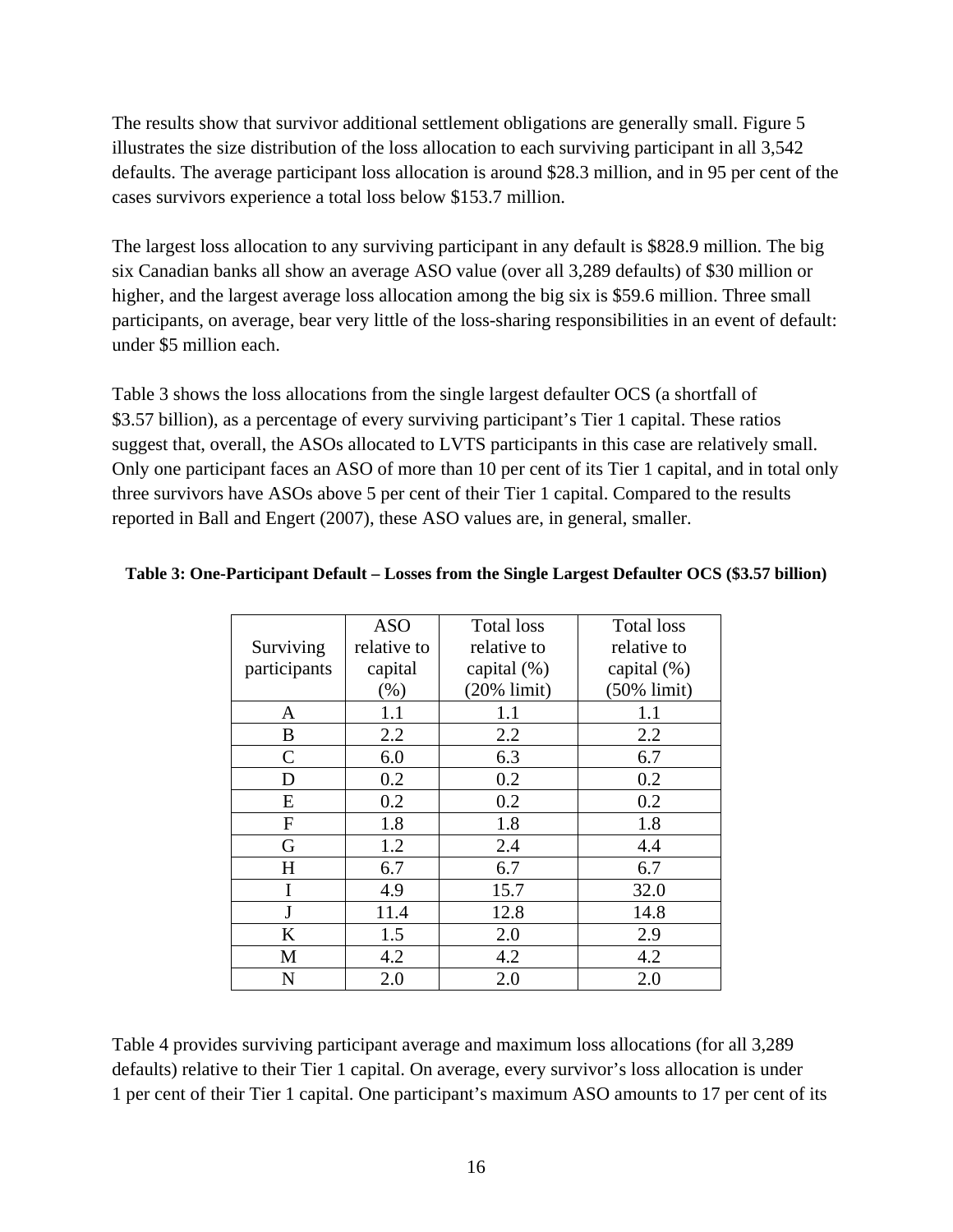Tier 1 capital, significantly higher than other system members. The average-ASO-to-capital ratios are comparable with the results found in Ball and Engert (2007), but the maximum-ASOto-capital ratios are generally lower.

|               | Average ASO | Maximum ASO         |
|---------------|-------------|---------------------|
| Participants  | relative to | relative to capital |
|               | capital (%) | $(\%)$              |
| A             | 0.1         | 2.2                 |
| B             | 0.5         | 2.4                 |
| $\mathcal{C}$ | 0.7         | 6.1                 |
| D             | 0.0         | 0.3                 |
| Ε             | 0.0         | 0.4                 |
| $\mathbf F$   | 0.3         | 2.7                 |
| G             | 0.2         | 2.1                 |
| H             | 0.5         | 6.7                 |
| I             | 0.4         | 8.7                 |
| J             | 0.7         | 17.4                |
| K             | 0.2         | 1.8                 |
| L             | 0.2         | 2.3                 |
| М             | 0.2         | 4.4                 |
| N             | 0.2         | 2.9                 |

#### **Table 4: One-Participant Default – Average and Maximum ASOs Relative to Tier 1 Capital (%)**

Recall that, in each default case, the securities issued by the defaulting participant are assumed to be worthless after the default, and every other surviving participant's collateral pledged to the LVTS is discounted accordingly. Hence, in this study, surviving participants not only face loss allocations from defaulter OCSs, but also suffer a potential loss in their collateral pledge. The sum of the two is called a survivor's total loss.

Figure 6 shows the size distribution of the sum of total losses of every surviving participant in all 3,542 defaults. The average total loss of any participant is around \$55.3 million, and 95 per cent of the losses fall under \$262 million. Evidence suggests that, if the possibility of defaulter-issued securities being devalued to zero is taken into account, participants generally face a much bigger total loss than the loss allocations from defaulter OCSs.

Two large participants incur an average total loss of more than \$100 million each, and the highest average total loss to any participant is around \$215.2 million. Only one participant has a maximum total loss exceeding \$1 billion. The results also show that Participant I was a particularly heavy user of defaulter-issued securities, with 44 per cent of its total loss attributed to its use of such collateral, the highest percentage among all participants.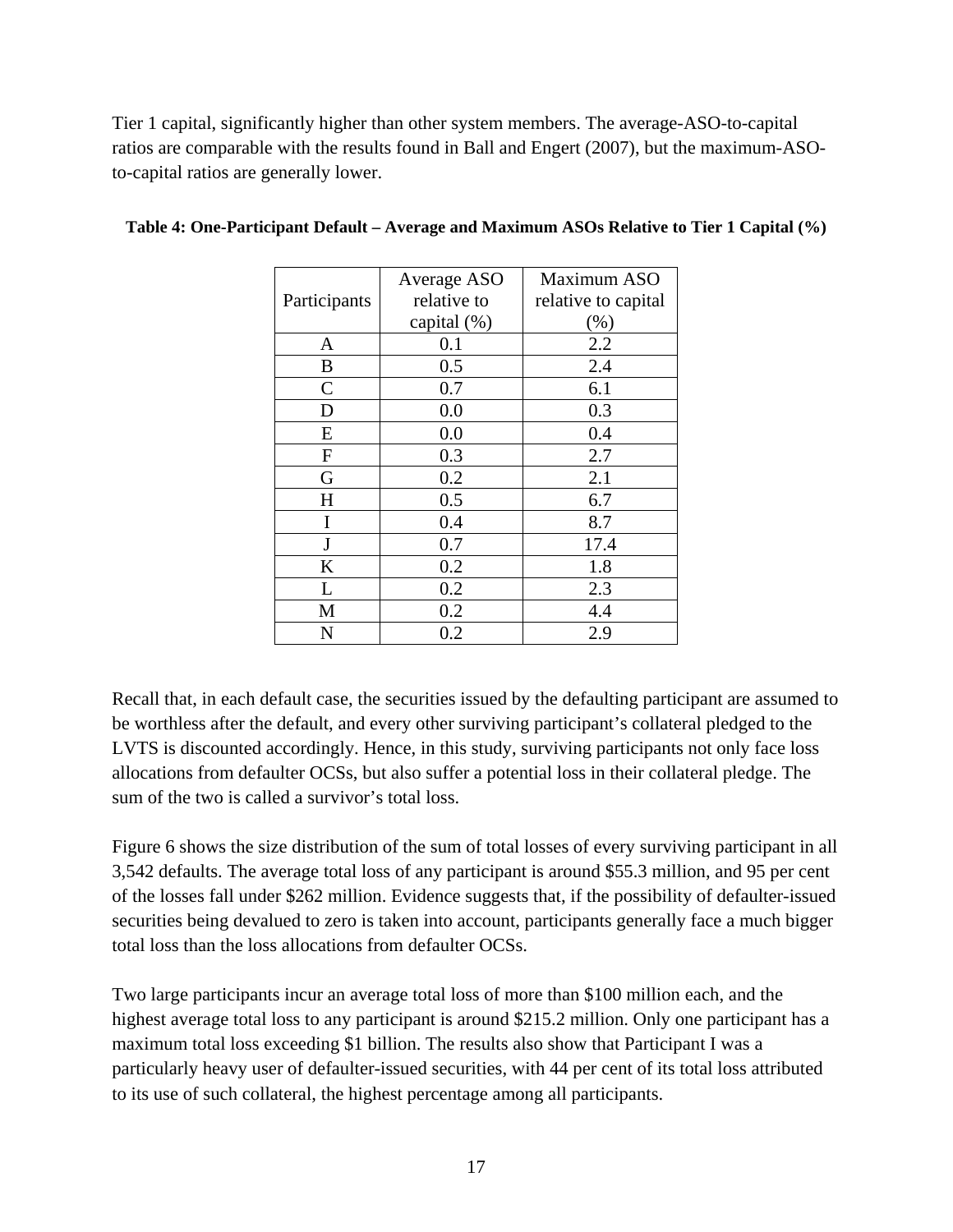**Figure 6: One-Participant Default – Individual Surviving Participant's Total Loss** 



**Table 5: One-Participant Default – Average and Maximum Total Losses Relative to Tier 1 Capital** 

|              | 20% limit        |                  | 50% limit        |                  |
|--------------|------------------|------------------|------------------|------------------|
| Participants | Average total    | Maximum total    | Average total    | Maximum total    |
|              | loss relative to | loss relative to | loss relative to | loss relative to |
|              | capital (%)      | capital $(\%)$   | capital $(\%)$   | capital $(\%)$   |
| A            | 0.6              | 3.8              | 1.5              | 9.3              |
| B            | 1.0              | 7.5              | 1.7              | 15.5             |
| $\mathsf{C}$ | 0.7              | 6.3              | 0.7              | 6.7              |
| D            | 0.1              | 0.3              | 0.1              | 0.5              |
| E            | 0.0              | 0.4              | 0.0              | 0.4              |
| F            | 0.3              | 2.7              | 0.3              | 5.0              |
| G            | 1.2              | 7.4              | 2.8              | 18.5             |
| H            | 0.5              | 6.7              | 0.5              | 6.7              |
| I            | 3.1              | 18.5             | 7.2              | 45.2             |
| $\mathbf{J}$ | 1.4              | 18.1             | 2.5              | 23.5             |
| K            | 0.4              | 2.3              | 0.6              | 4.0              |
| L            | 0.9              | 5.3              | 2.0              | 11.7             |
| M            | 0.2              | 4.4              | 0.2              | 4.4              |
| N            | 0.2              | 2.9              | 0.2              | 2.9              |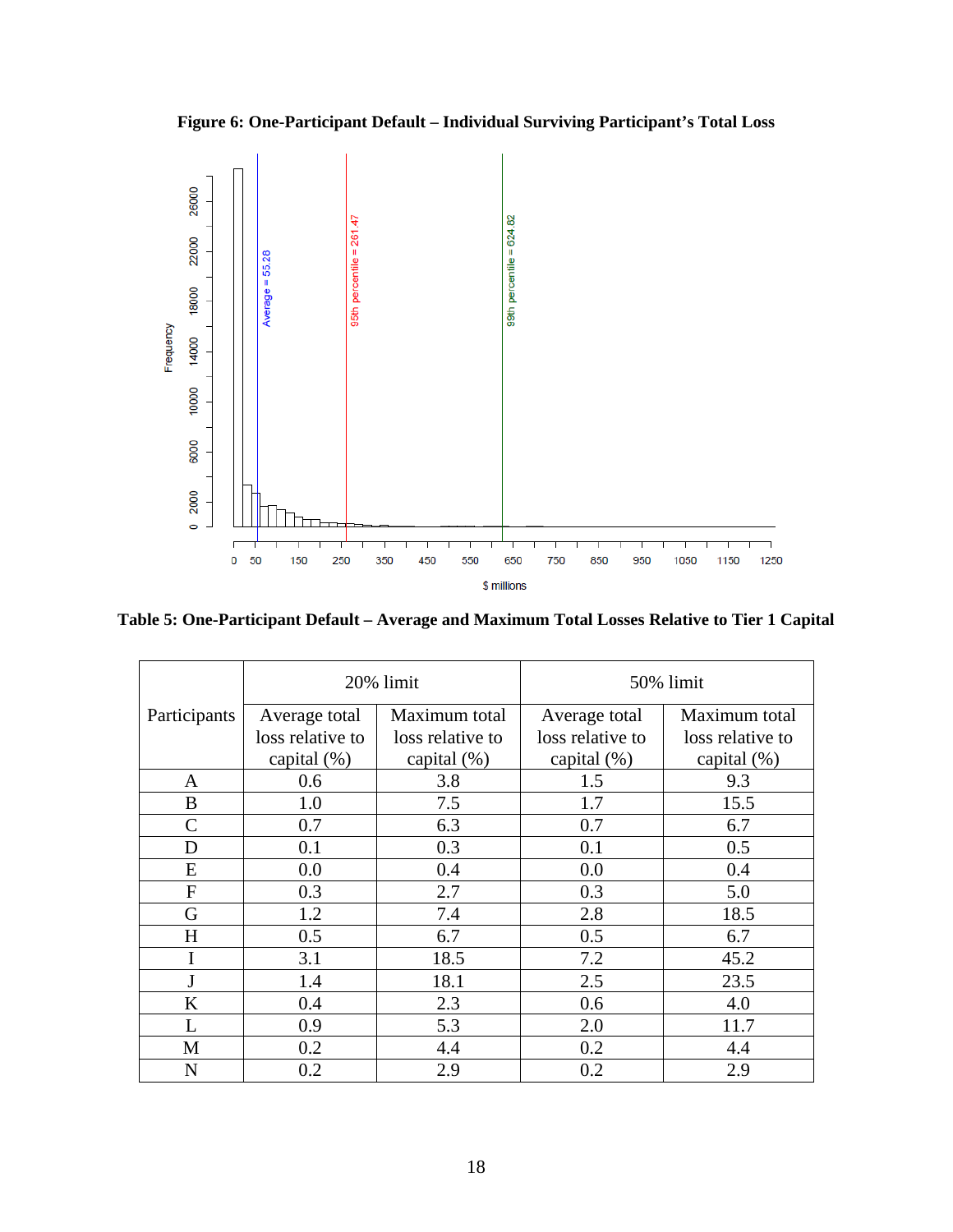Table 5 compares every participant's average and maximum total loss against their Tier 1 capital. In general, total losses under one-participant default scenarios are small. In the base case (20 per cent limit of securities issued by other participants), none of the participants has an average total loss of more than 5 per cent of their Tier 1 capital. Two participants, I and J, have a maximum total loss of 18 per cent of their Tier 1 capital.

#### *4.1.2 Survivor end-of-day collateral shortfalls*

Further examination of potential knock-on effects of a default on surviving participants is also conducted in this analysis. In all 3,542 default simulations, 10 participants show a total of 208 instances of positive end-of-day SCS, 0.46 per cent of the maximum 46,046 potential cases. Due to the scarcity of these SCSs, the average SCS value of every participant is particularly low, with the highest average being \$10.4 million. The statistics also show that three participants incur a maximum SCS of over \$1 billion each, and the single largest SCS in all defaults is around \$2.1 billion. However, these survivor end-of-day collateral shortfalls do not necessarily mean that these participants would themselves default as a result of the first default. As noted above, the LVTS pre-settlement process is ignored in the simulations. In reality, participants can make use of the overnight interbank market to flatten their end-of-day net debit positions and thus incur much lower total settlement obligations than are shown in the simulations.

We also find that, if each of the 208 SCSs is broken down in light of equation (1), the majority of these shortfalls are not direct consequences of the loss allocations from default and usage of defaulter-issued securities. Instead, in more than 75 per cent of the 208 cases, these SCSs begin with survivors' own net debit positions falling short of their collateral pledge. As specified in the methodology, the survivor's collateral shortfall at the end of the day should not be much different from their original expectation prior to the default, because the net impact of a participant failure on their final funds position is not major. Hence, it is reasonable to argue that participants should be somewhat prepared for the first component of their SCSs shown in equation (2).

Moreover, the results show that the survivor collateral shortfalls at the end of the day are fairly small in value with respect to Tier 1 capital, indicating no significant exposure to these 10 participants. Table 6 shows every surviving participant's SCS value averaged over their total number of positive shortfalls, in relation to Tier 1 capital. The SCS-to-capital ratio is under 6 per cent for every participant, which suggests that these participants should be able to provide additional collateral to fulfill the settlement requirement, even if they chose not to flatten their own funds positions in the overnight interbank market.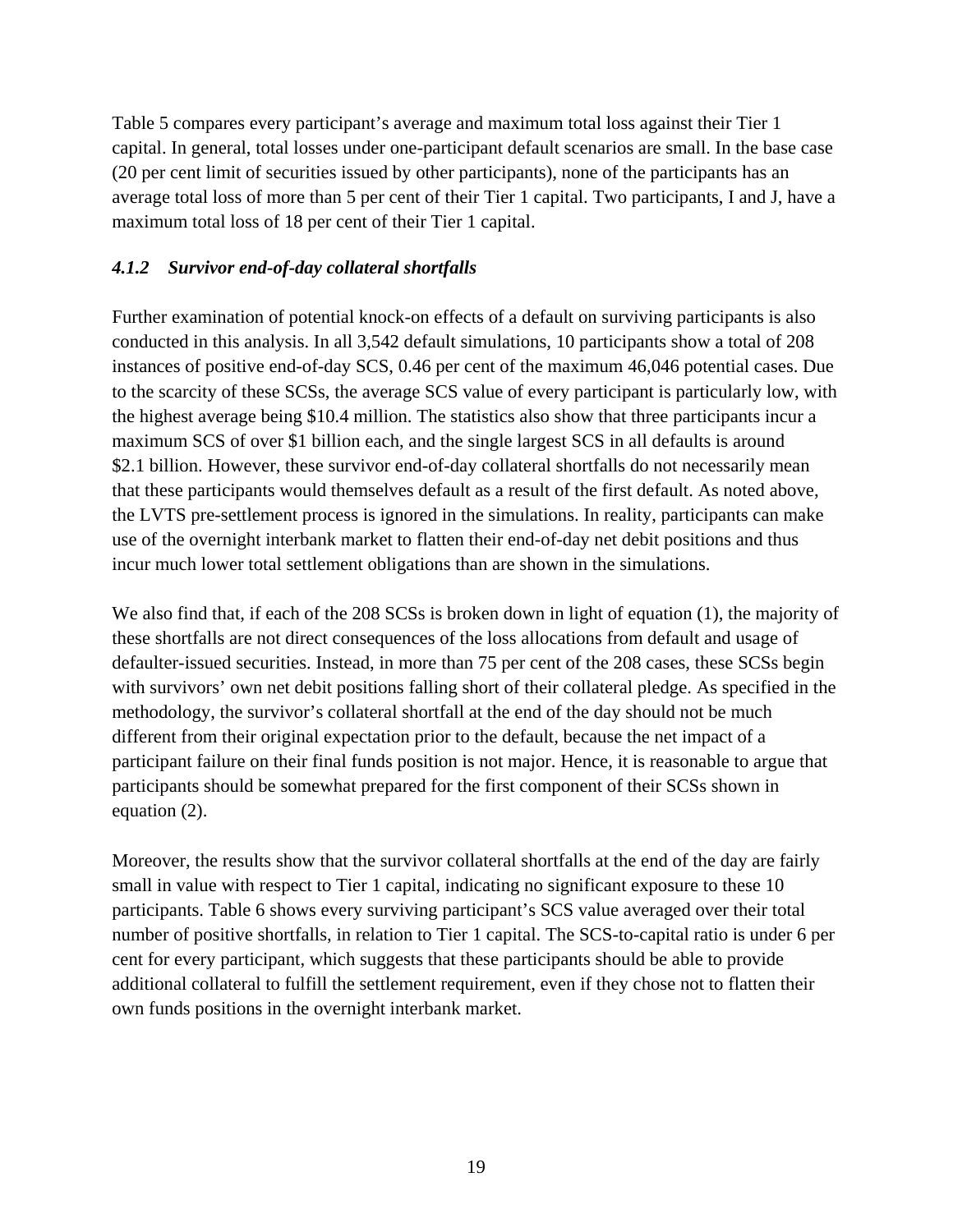| Participants | SCS relative to capital<br>$(20\%$ limit) | SCS relative to<br>capital (50% limit) |
|--------------|-------------------------------------------|----------------------------------------|
| B            | 2.4                                       | 3.1                                    |
| C            | 5.1                                       | 5.1                                    |
| D            | 0.2                                       | 0.2                                    |
| E            | 0.2                                       | 0.2                                    |
| F            | 3.1                                       | 3.1                                    |
|              | 2.5                                       | 2.4                                    |
| K            | 2.1                                       | 2.3                                    |
| L            | 1.3                                       | 3.0                                    |
| M            | 3.1                                       | 3.1                                    |
| N            | 2.6                                       | 2.6                                    |

**Table 6: One-Participant Default – Survivor Collateral Shortfalls Relative to Tier 1 Capital (%)** 

#### *4.1.3 Sensitivity analysis*

This analysis also investigates surviving participant losses in the event of a default, under a hypothetical condition where every LVTS participant is permitted to pledge any other system member's securities up to 50 per cent of the total value of its collateral pledge. Note that, in a one-participant default scenario, the defaulter's OCS and the loss allocations to survivors from the OCS are not affected by increased usage of securities issued by other participants.

Tables 3, 5, and 6 show some differences in the simulation results, if each participant had pledged defaulter-issued securities in every default in an amount up to 50 per cent of its total LVTS collateral. In the case of the single largest defaulter's OCS, the vast majority of the participants show minor increases in their total loss, except for Participant I. Based on each participant's maximum total loss in all defaults, Participants I, J, and L each show a large increase in total loss. Specifically, Participant I's largest total loss amounts to 45 per cent of its Tier 1 capital. No major impact from the increased limit is found in participant SCSs.

#### *4.1.4 Losses to the Bank of Canada*

 $\overline{a}$ 

In the LVTS, the Bank of Canada also extends a BCL to every direct system member in the amount of 5 per cent of the sum of all BCLs received by other participants. In other words, in the event of a participant default, the Bank also faces an ASO in loss allocation that is no more than 4.762 per cent of the defaulter's collateral shortfall.<sup>16</sup> Over all of the 3,542 simulated defaults, the average loss to the Bank is \$18.4 million and the maximum allocation is \$169.8 million, both relatively small amounts.

<sup>&</sup>lt;sup>16</sup> If the sum of all BCLs received by a participant from other financial institutions is normalized to 1, then the Bank's BCL to that participant is 0.05. Hence, 0.05/(1+0.05)=4.762 per cent.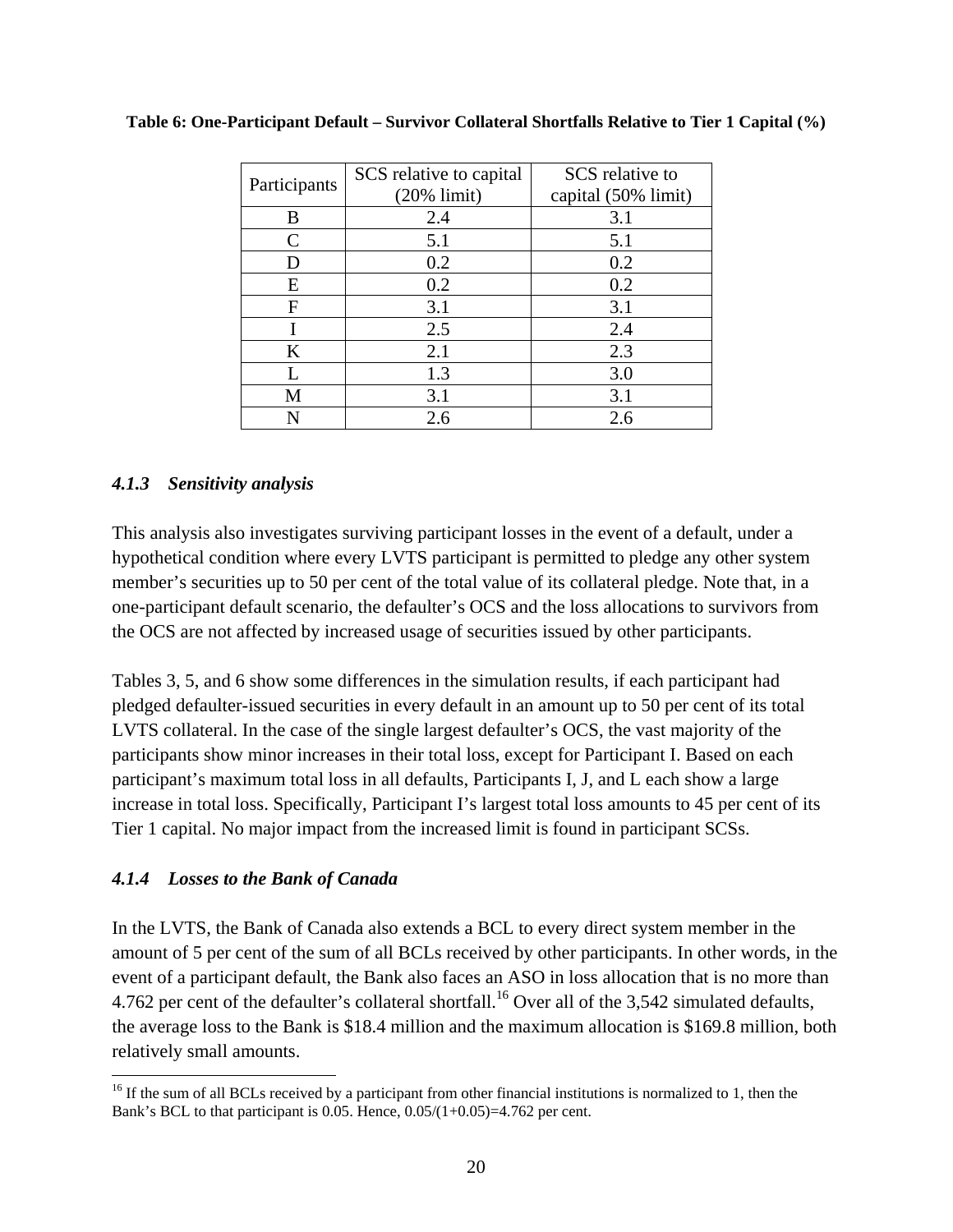#### *4.1.5 Unsettled payments*

In the simulation, transactions that are unable to settle at the end of each payment cycle reflect part of the impact of an unanticipated participant default on the surviving participants. The results show that this impact is negligible. There are a total of 105 unsettled payments in all 3,542 simulations, which account for less than 0.0002 per cent of the total number of actual transactions settled during the sample period.<sup>17</sup> On 76 per cent of the days (192 out of 253), none of the LVTS participants has a single payment that failed to settle at the end of the day. The maximum total value of unsettled payments of any participant on any day in this simulation is relatively small, at \$275.9 million.

One conceivable reason for this small maximum total value is that, during the post-default period, surviving participants should have more multilateral liquidity available than had the default not occurred, because their BCLs vis-à-vis the defaulting participant are not adjusted to zero after the event. It is true that surviving participants lose the liquidity of originally expected payment receipts from the defaulter; however, at the same time, they gain liquidity by cancelling their outgoing payments to the defaulter. The net impact, on average, should not be major.

Another factor is that each participant is simulated as having an internal payment queue. The value and volume of unsettled payments would be significantly higher if, in the simulation, participants were not allowed to respond to the unanticipated default by adjusting payment timing according to real-time liquidity availability.

## **4.2 Two-participant default**

#### *4.2.1 Losses to participants*

 $\overline{a}$ 

There are a total of 46,046 simulated defaults in this scenario, of which 19,432 cases show that both defaulters' OCS > 0 (42.2 per cent). The single largest sum of two defaulters' own collateral shortfalls in all cases was \$5.04 billion.

Figure 7 shows the size distribution of the sum of the two defaulters' OCSs each day. The average total shortfall of a two-participant failure is around \$796.1 million, as expected, twice as large as in the one-participant default scenario. The value of 95 per cent of the OCSs falls under \$2.5 billion.

 $17$  CPA data show a total of 5.468 million transactions during this sample period, during the general payment exchange period.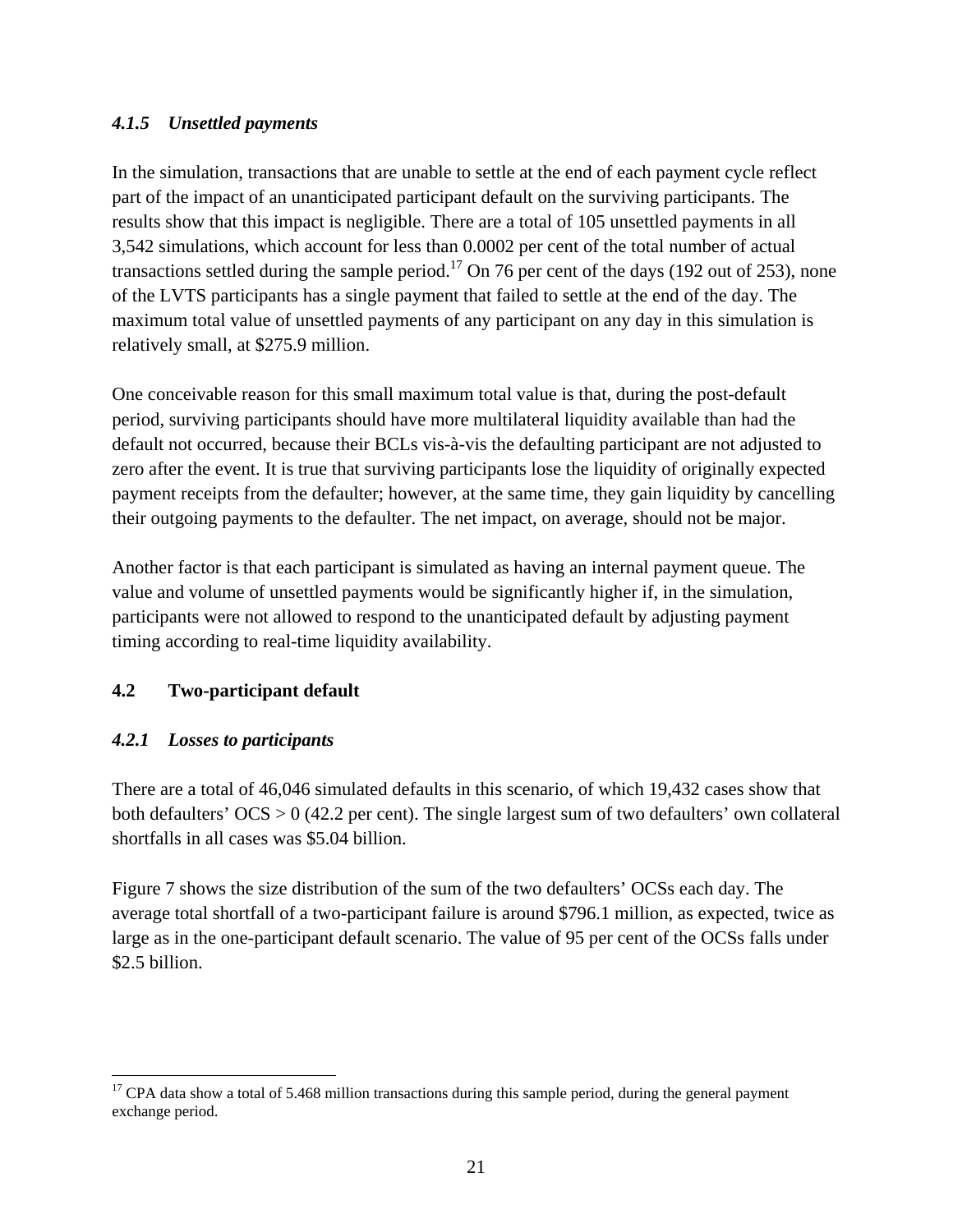



**Figure 8: Two-Participant Default – Individual Surviving Participant's ASO** 

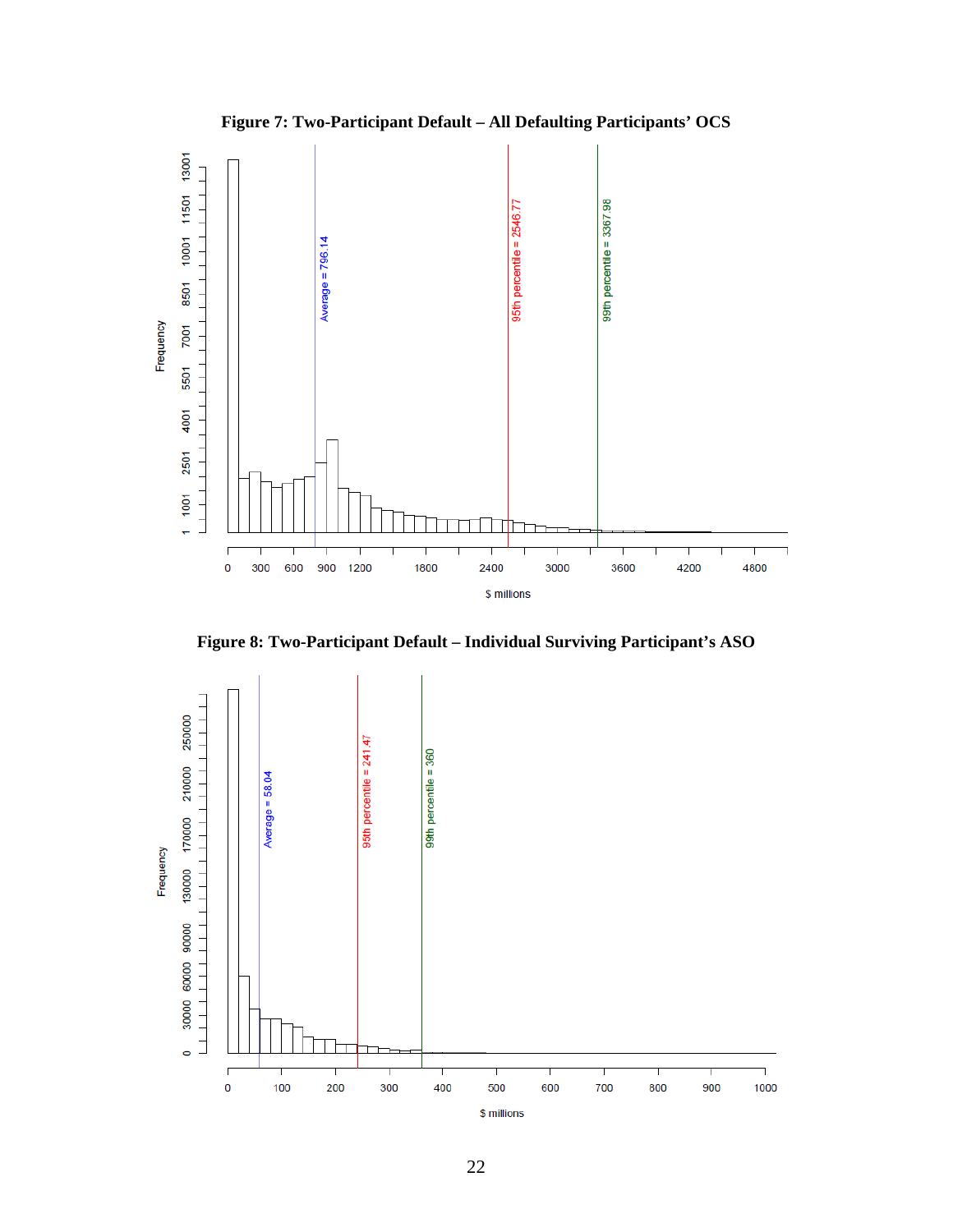With a second participant suspended from the system, the loss allocations to surviving participants in this simulation are larger in value. Figure 8 illustrates the distribution of loss allocations to surviving participants in all 46,046 simulated defaults. The average loss allocation to any participant is \$58 million, and there is a 5 per cent chance of any participant's ASO exceeding \$241.5 million.

The big six Canadian banks each show an average ASO value of more than \$70 million (over a total of 39,468 defaults). There are two participants with a maximum loss allocation in excess of \$1 billion each, and these two participants also have the highest average ASOs in the system, above \$100 million. Three small participants contribute, on average, less than \$10 million each to loss sharing under two-participant default conditions.

Figure 9 illustrates the distribution of the total loss to every surviving participant in all simulation cases. The results show that the average total loss of any participant in the simulation is \$112 million, and, in 99 per cent of the cases, any participant's total loss is under \$880 million.



**Figure 9: Two-Participant Default – Individual Surviving Participant's Total Loss**

Participant-level statistics indicate that five participants each have an average total loss of more than \$100 million, and the highest average is \$433 million. The five participants are not all big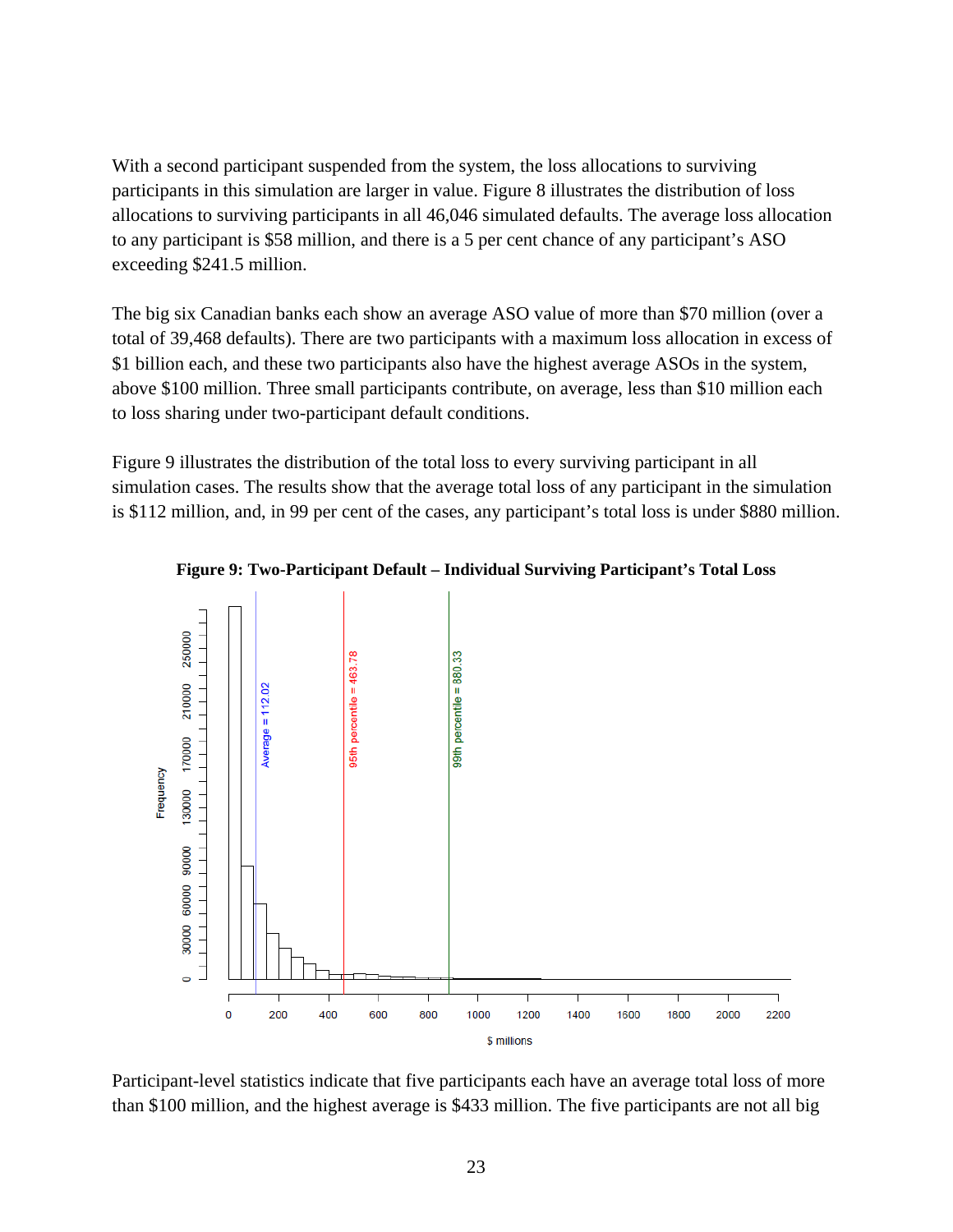banks; two are small participants, one of which pledged more than the average amount of securities issued by other participants during the sample period. The single largest total loss to any participant in any default is \$2.2 billion, and the highest average percentage of any participant's total loss being collateral devaluation amounts to 65.2 per cent.

Nevertheless, these losses are generally small compared to each participant's Tier 1 capital, and unlikely to generate a significant financial risk exposure to any participant. Table 7 shows surviving participant losses from the single largest sum of two defaulters' OCSs (\$5.04 billion), with respect to every participant's capital. The maximum ASO allocation relative to any participant's Tier 1 capital is 14 per cent, and the highest total-loss-to-capital ratio of any participant is around 16.5 per cent. For both measures, the majority of the participants have losses under 5 per cent of their capital. The large difference between Participant I's ASO and total loss indicates that its collateral pledge includes a large amount of defaulter-issued securities.

|              | ASO relative      | Total loss relative to |
|--------------|-------------------|------------------------|
| Participants | to capital $(\%)$ | capital (%)            |
| Α            | 1.3               | 1.3                    |
| B            | 3.8               | 3.8                    |
| $\mathsf{C}$ | 8.3               | 8.6                    |
| D            | 0.2               | 0.2                    |
| E            | 0.3               | 0.3                    |
| F            | 2.9               | 2.9                    |
| G            | 1.6               | 5.5                    |
| H            | 7.7               | 7.7                    |
|              | 5.6               | 16.5                   |
|              | 14.2              | 15.5                   |
| K            | 1.7               | 2.9                    |
| М            | 4.8               | 4.8                    |

**Table 7: Two-Participant Default – Losses from the Single Largest Sum of OCSs (\$5.04 billion)** 

Table 8 provides the average and maximum ASO values of every participant in all defaults relative to their capital, as well as the average and maximum total-loss-to-capital ratios. On average, LVTS participant ASO allocations and total losses are small in value with respect to their Tier 1 capital. None of the participants' average ASO values are above 2 per cent of their capital, and the highest average-total-loss-to-capital ratio of any participant is 6.3 per cent. Three participants' maximum ASO values exceed 10 per cent of their capital, with the highest ratio in the system being 21 per cent. Two participants each show a relatively large maximum total loss of more than 25 per cent of their capital. Participant I has the largest maximum-total-loss-tocapital ratio, 34 per cent, among all LVTS participants.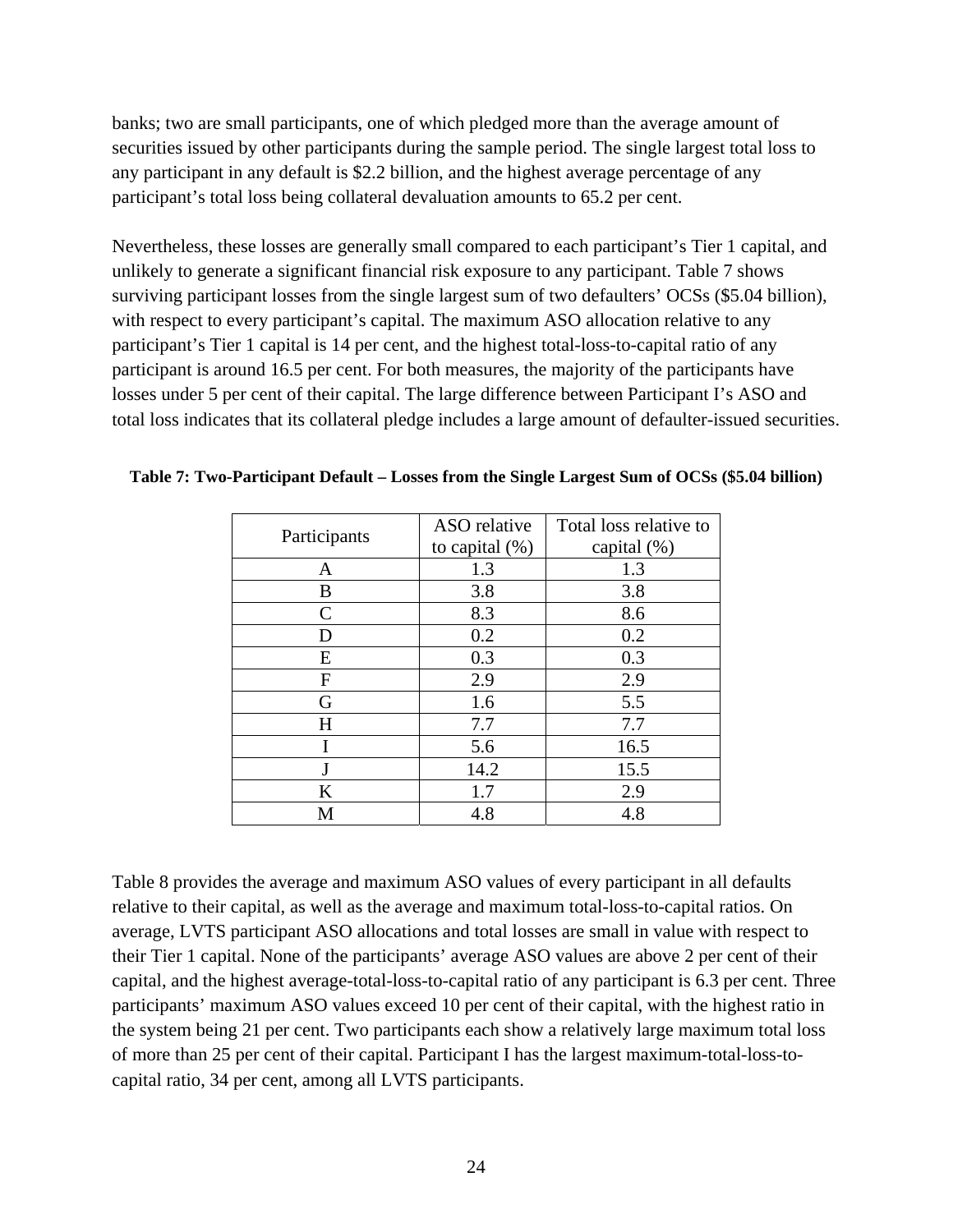From an LVTS settlement perspective, the results show that LVTS participants should not have difficulty absorbing the losses resulting from a two-participant default, even under the assumption that defaulter-issued securities are worthless after the event.

| Participants   | Average ASO<br>relative to<br>capital $(\%)$ | Maximum<br>ASO relative<br>to capital $(\%)$ | Average total<br>loss relative<br>to capital $(\%)$ | Maximum<br>total loss<br>relative to<br>capital $(\%)$ |
|----------------|----------------------------------------------|----------------------------------------------|-----------------------------------------------------|--------------------------------------------------------|
| A              | 0.2                                          | 2.8                                          | 1.3                                                 | 7.2                                                    |
| B              | 0.9                                          | 5.9                                          | 1.9                                                 | 14.5                                                   |
| $\overline{C}$ | 1.5                                          | 10.4                                         | 1.5                                                 | 10.7                                                   |
| D              | 0.0                                          | 0.4                                          | 0.1                                                 | 0.5                                                    |
| E              | 0.0                                          | 0.5                                          | 0.0                                                 | 0.5                                                    |
| F              | 0.6                                          | 4.9                                          | 0.6                                                 | 4.9                                                    |
| G              | 0.4                                          | 2.7                                          | 2.5                                                 | 12.6                                                   |
| H              | 1.0                                          | 8.1                                          | 1.0                                                 | 8.1                                                    |
| I              | 0.9                                          | 13.5                                         | 6.3                                                 | 34.7                                                   |
| $\mathbf{J}$   | 1.3                                          | 21.1                                         | 2.8                                                 | 26.6                                                   |
| K              | 0.5                                          | 3.4                                          | 0.8                                                 | 4.3                                                    |
| L              | 0.5                                          | 4.4                                          | 1.9                                                 | 9.5                                                    |
| M              | 0.5                                          | 5.5                                          | 0.5                                                 | 5.5                                                    |
| N              | 0.5                                          | 3.9                                          | 0.5                                                 | 3.9                                                    |

**Table 8: Two-Participant Default – Average and Maximum Losses Relative to Tier 1 Capital** 

#### *4.2.2 Survivor end-of-day collateral shortfalls*

A total of 5,728 cases are found in all simulated defaults where surviving participants encounter a collateral shortfall at the end of the day, 1 per cent of the maximum 552,552 potential instances. As discussed in section 4.1.2, these SCSs represent the knock-on effect of a twoparticipant failure, such that any participant who incurs an SCS needs to pledge additional collateral to the LVTS in order to satisfy the settlement requirement.

Ten participants each incur at least one SCS in this simulation. The infrequency of these shortfalls produces a very low average SCS value for every participant, with the highest average being \$22 million. Four participants show a maximum SCS of over \$1 billion each, and the single largest instance in all cases is around \$1.9 billion. We also find that, in 72 per cent of the 5,728 cases, the surviving participants already incurred positive own collateral shortfalls prior to the loss allocations. This suggests that the direct knock-on effect of a two-participant failure on surviving participants is fairly minor.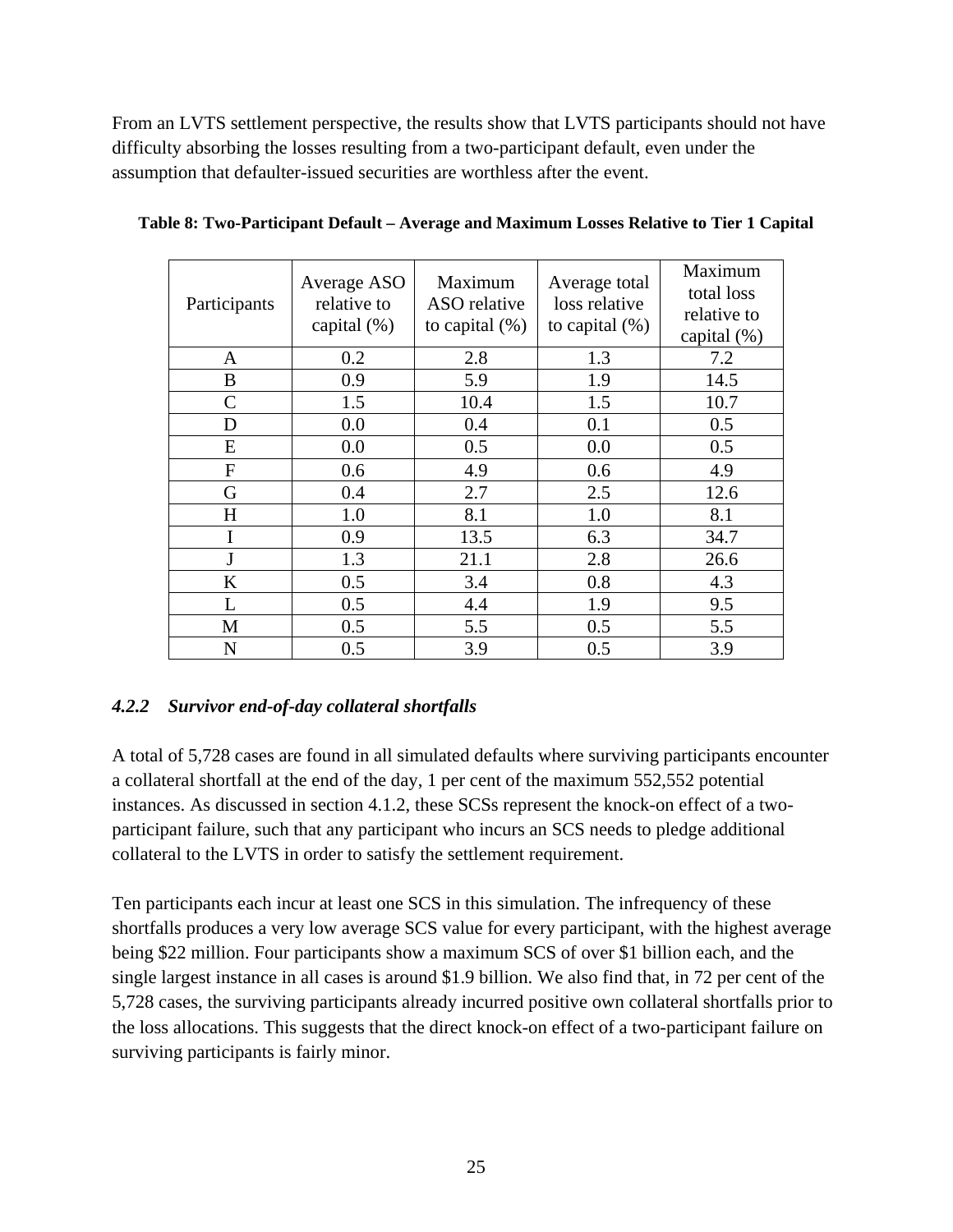A comparison of the SCSs with each LVTS participant's Tier 1 capital confirms that these shortfalls are not worrisome signs of potential secondary defaults. Table 9 shows every participant's SCS value averaged over their total number of shortfall instances, in relation to their capital. For most LVTS participants, when they incur end-of-day collateral shortfalls under two-participant default conditions, the SCS value is, on average, under 4 per cent of their Tier 1 capital. The highest average SCS-to-capital ratio of any participant in this simulation is around 9 per cent.

| Participants | SCS relative to capital $(\%)$ |
|--------------|--------------------------------|
| В            | 3.1                            |
| C            | 3.3                            |
|              | 0.2                            |
| Ε            | 0.2                            |
| F            | 2.2                            |
|              | 3.1                            |
|              | 9.0                            |
| K            | 3.0                            |
| M            | 3.9                            |
|              | 0.3                            |

**Table 9: Two-Participant Default – Survivor Collateral Shortfalls Relative to Tier 1 Capital** 

#### *4.2.3 Sensitivity analysis*

Under two-participant default circumstances, an increase in the use of defaulter-issued securities as collateral affects not only surviving participant total losses but also their ASOs through the initial effect on the two defaulters' OCSs. Table 10 compares the simulation results in two separate scenarios: the current 20 per cent limit, and a hypothetical cap of 50 per cent. The table shows that, even under two-participant default conditions, the impact of this type of collateral on surviving participants is generally not significant. In extreme cases, the losses can be substantial to those participants who pledge large amounts of such collateral.

In this study, under two-participant default circumstances, the amount of defaulter-issued securities used as collateral affects the losses to the Bank for two reasons. First, each defaulter's collateral pledge is also subject to a potential devaluation of the securities issued by the other defaulter. Hence, the base amount for loss sharing among all surviving participants is higher than otherwise. Second, a larger value of defaulter OCSs leads to a higher probability of surviving participants incurring actual ASOs that are greater than their Max ASOs. Therefore, the residual for the Bank to fund will be higher in value.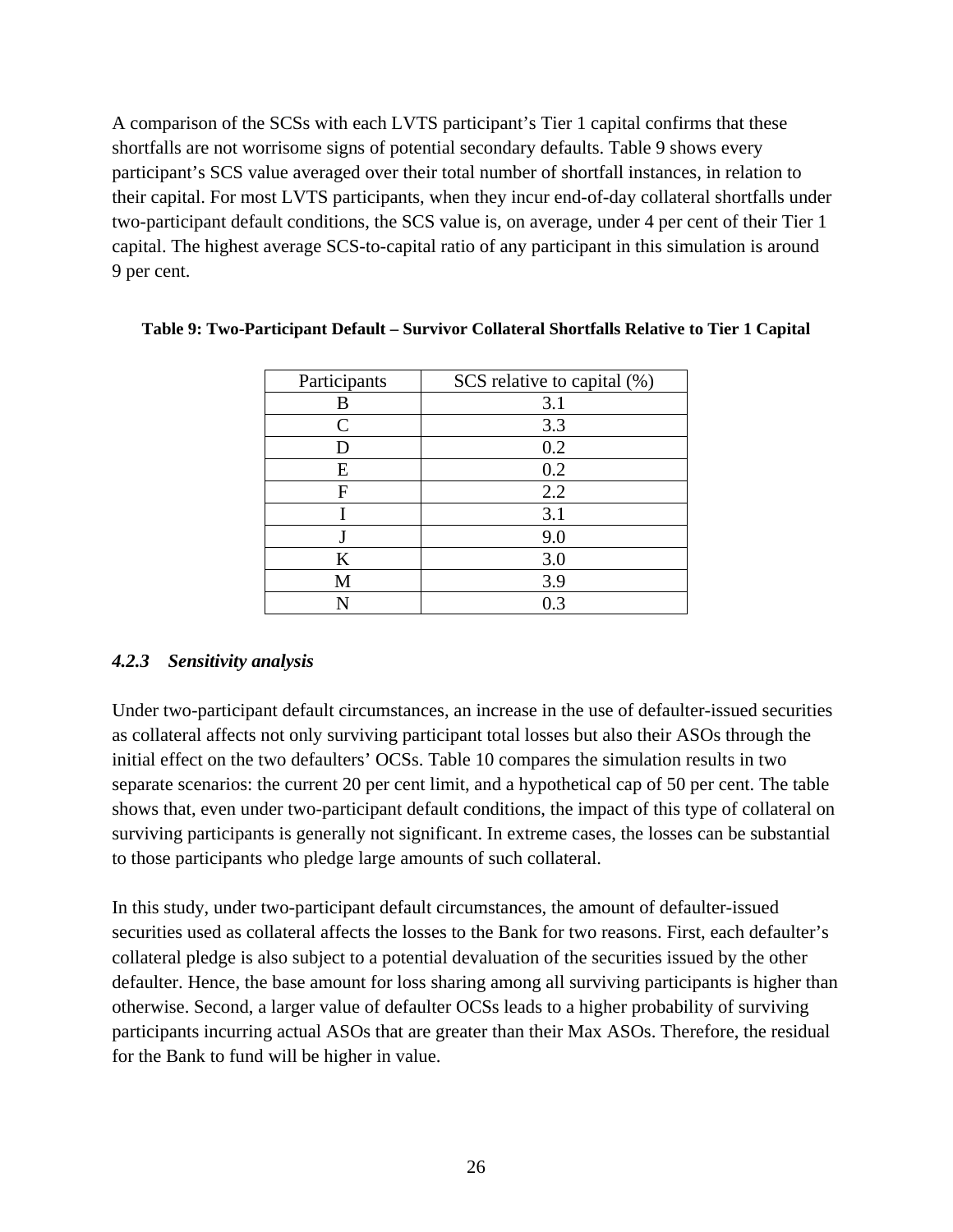| <b>Statistics</b>                              | 20% limit  | 50% limit    |
|------------------------------------------------|------------|--------------|
| Number of defaults where both $OCSs > 0$       | 19,432     | 19,432       |
| Average sum of two OCSs                        | \$796.1    | \$853        |
| The single largest sum of OCSs                 | \$5,040.3  | \$6,444.9    |
| Average ASO                                    | \$58       | \$61.4       |
| Largest ASO of any participant                 | \$1,018.1  | \$1,018.1    |
| Average total loss                             | \$112      | \$196.4      |
| Largest total loss to any participant          | \$2,222.6  | \$4,731.2    |
| Highest average percentage of total loss being | 65.3%      | 70.2%        |
| defaulter-issued securities                    |            |              |
| Highest maximum-ASO-to-capital ratio of any    | 21.1%      | 23.3%        |
| participant                                    |            |              |
| Highest maximum-total-loss-to-capital ratio of | 34.7%      | 80.4%        |
| any participant                                |            |              |
| Number of SCS instances                        | 5,728 (1%) | 7,238 (1.3%) |
| Largest SCS of any participant                 | \$1,856.8  | \$2,188.4    |
| Highest average-SCS-to-capital ratio of any    | 9.0%       | 9.1%         |
| participant                                    |            |              |
| The Bank of Canada's average residual funds    | \$3.3      | \$10.8       |
| The Bank's maximum residual funds              | \$1,055.7  | \$1,804.7    |
| The Bank's average total loss                  | \$41.1     | \$51.4       |
| The Bank's maximum total loss                  | \$1,280.4  | \$2,078.6    |

**Table 10: Two-Participant Default – 20% versus 50% Limit**  (Monetary values are millions of dollars)

#### *4.2.4 Losses to the Bank of Canada*

Recall that the Bank grants a BCL to every LVTS participant in the amount of 5 per cent of the total value of bilateral credit the participant receives from all other system members. Hence, in the two-participant default scenario, the Bank's ASO approximately doubles in value, compared to the results for one-participant defaults. In this simulation, the average loss allocation to the Bank is \$37.9 million, and the single largest ASO value is about \$240 million.

LVTS rules stipulate that, regardless of the number of defaulting participants during one payment cycle, each surviving participant's ASO is bounded by its Max ASO. In the case where there is at least one participant with an actual ASO exceeding its Max ASO, the Bank of Canada will guarantee LVTS settlement by extending a loan in the amount of the difference to the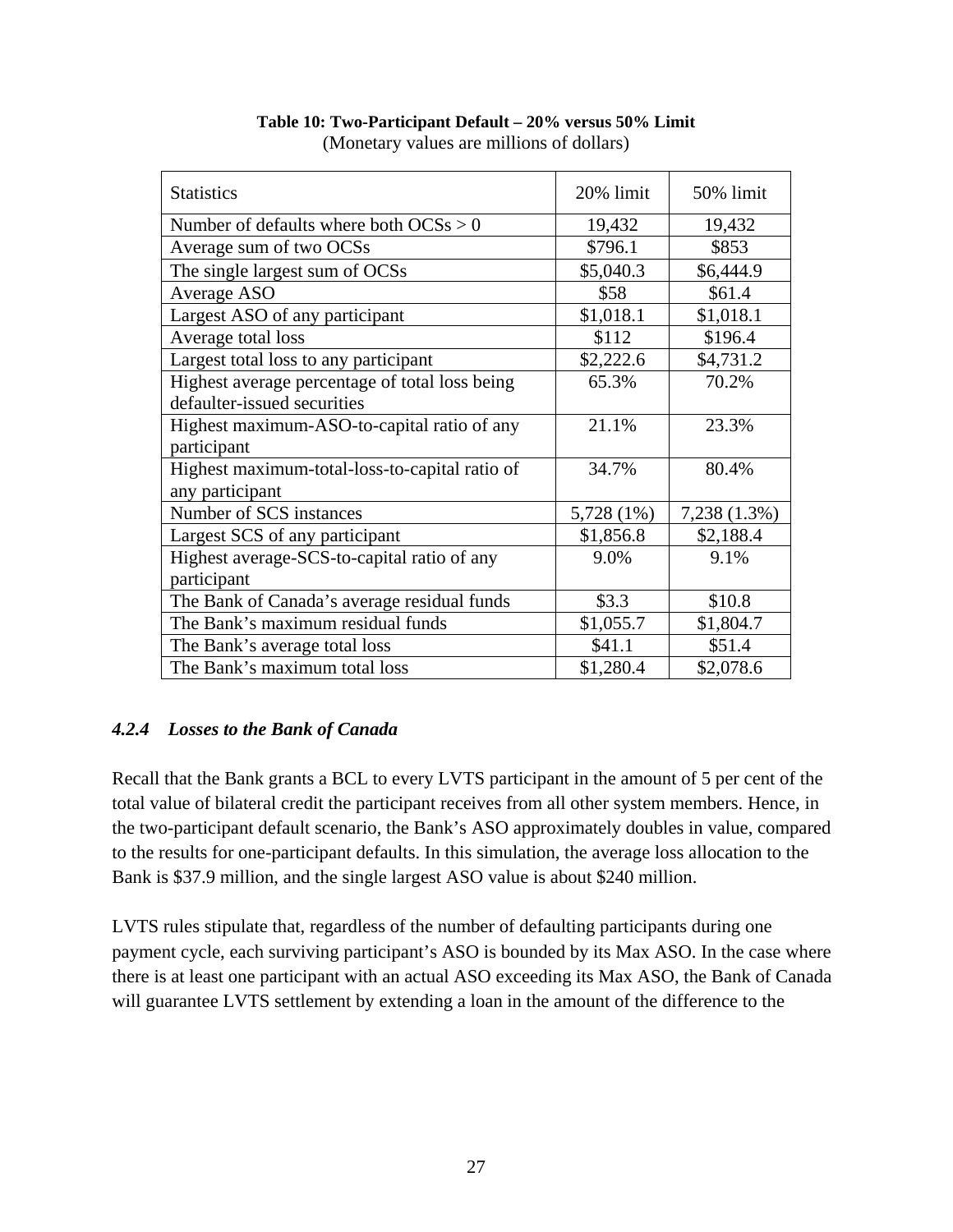defaulting financial institutions. The Bank's contribution of residual funds is triggered only by a multiple-participant default.<sup>18</sup>

The simulation results show 1,595 cases (out of all 46,046 defaults; i.e., a likelihood of 3.5 per cent) where the Bank needs to provide funds (in addition to its ASO allocation) to guarantee LVTS settlement under two-participant default conditions.<sup>19</sup> The overall average value of the residual funds is \$3.3 million, and 99 per cent of the values fall under \$97.5 million. The single largest instance is over \$1 billion.

The sum of the Bank's ASO plus its residual funds to guarantee LVTS settlement can be deemed as its total loss in an event of two-participant default. The average total loss to the Bank in this simulation is about \$41.1 million. The maximum total loss to the Bank is around \$1.3 billion, which is substantial given that the Bank's net income in 2009 was \$1.3 billion. However, that single instance seems to be an extremely remote outlier because, as shown in Figure 10, 99 per cent of the Bank's total losses are under \$260 million.



#### **Figure 10: Two-Participant Default – Bank of Canada's Total Loss**

 $\overline{a}$ 

<sup>&</sup>lt;sup>18</sup> McVanel (2005) shows a detailed proof of the LVTS risk-control model such that the total value of the collateral pledged to the system is always sufficient to cover the exposure in a one-participant default.

 $19$  The likelihood increases to 8 per cent among the defaults where both defaulting participants have positive OCS values.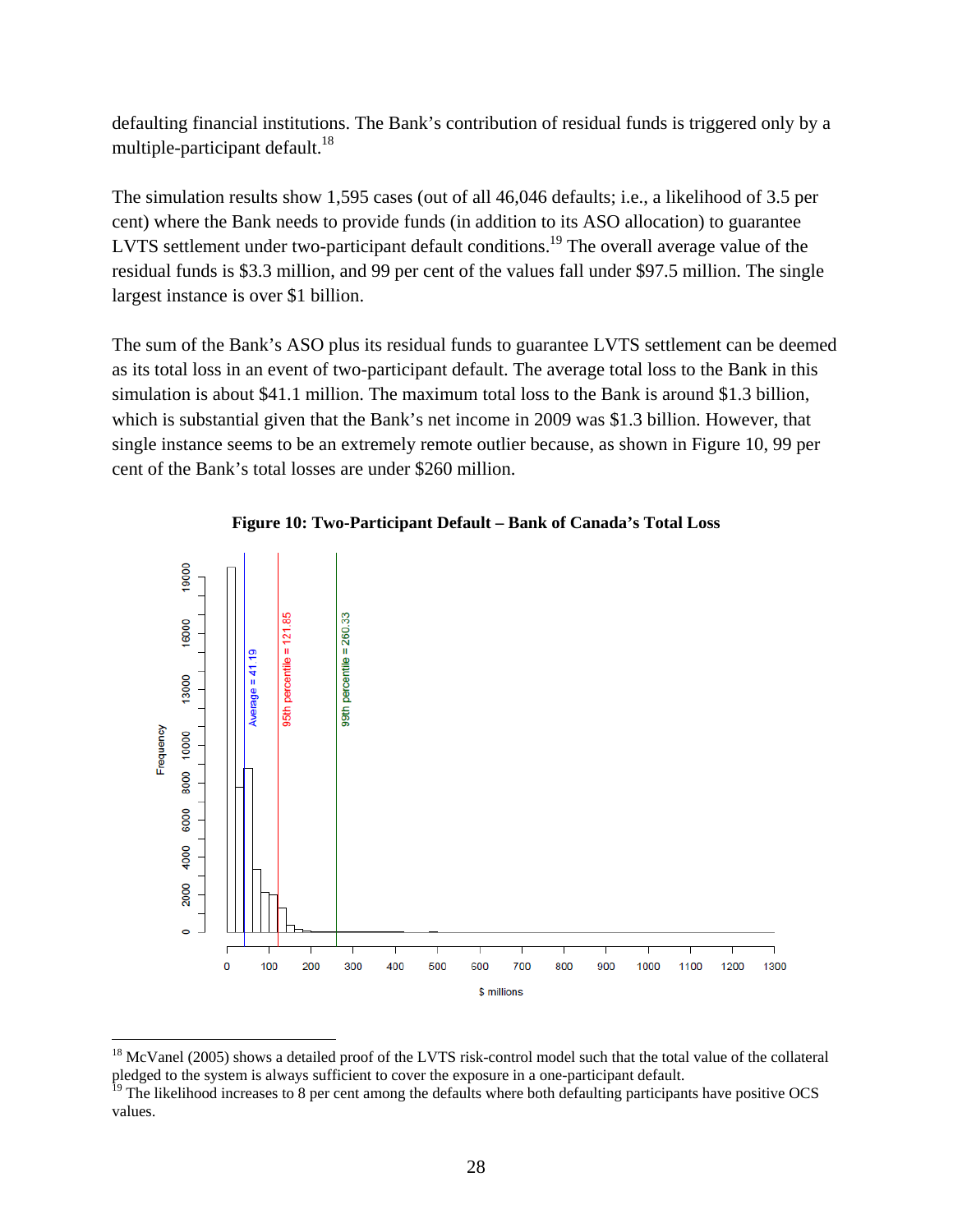## *4.2.5 Unsettled payments*

In a two-participant default scenario, simulation results also show an insignificant impact on the volume and value of LVTS settlement. There are a total of 4,424 unsettled transactions in all 46,046 simulations, 0.0004 per cent of the total payments actually sent in the sample period. The maximum total value of unsettled payments of any participant on any day in the simulation is \$432.5 million.

#### **5 Conclusions**

In this study, using a simulation approach, we examine the impact of an unanticipated participant failure in the LVTS. Two scenarios are examined: one-participant and two-participant defaults. The analysis includes loss allocations from the defaulter's OCS, the possible impact of collateral devaluations, potential knock-on effects on surviving participants, and the Bank's exposure to participant defaults.

Our results show the impact of defaults in worst-case scenarios. In reality, there are mechanisms already in place at the Bank to help mitigate unexpected market risks. For example, a haircut is applied in the valuation of every security pledged as LVTS collateral. Under extreme circumstances, the Bank will carry out an intraday revaluation of LVTS collateral in response to extraordinary market conditions. Also, a regulator likely would avoid closing a financial institution in the middle of an LVTS payment cycle.

We analyze the usage by LVTS participants of securities issued by other participants as collateral, and find that such collateral is commonly used for LVTS purposes; large users typically pledge over \$1 billion of this type of collateral.

The simulation results show that loss allocations from defaulter OCSs are generally small, consistent with the findings of previous default studies. Even when two participants default on the same day, in 95 per cent of the cases any surviving participant's ASO is under \$241.5 million.

We also find that the possible impact of collateral holdings under default conditions is generally insignificant and would be readily absorbed. In the simulation of one-participant defaults, none of the surviving participants incurs an average total loss of more than 5 per cent of their respective Tier 1 capital; and with the limit on securities issued by other participants hypothetically raised to 50 per cent, only one small participant shows an average total loss equal to 7 per cent of its capital and others each have a relative loss of under 3 per cent. However, under extreme circumstances, collateral holdings can yield a large total loss to some surviving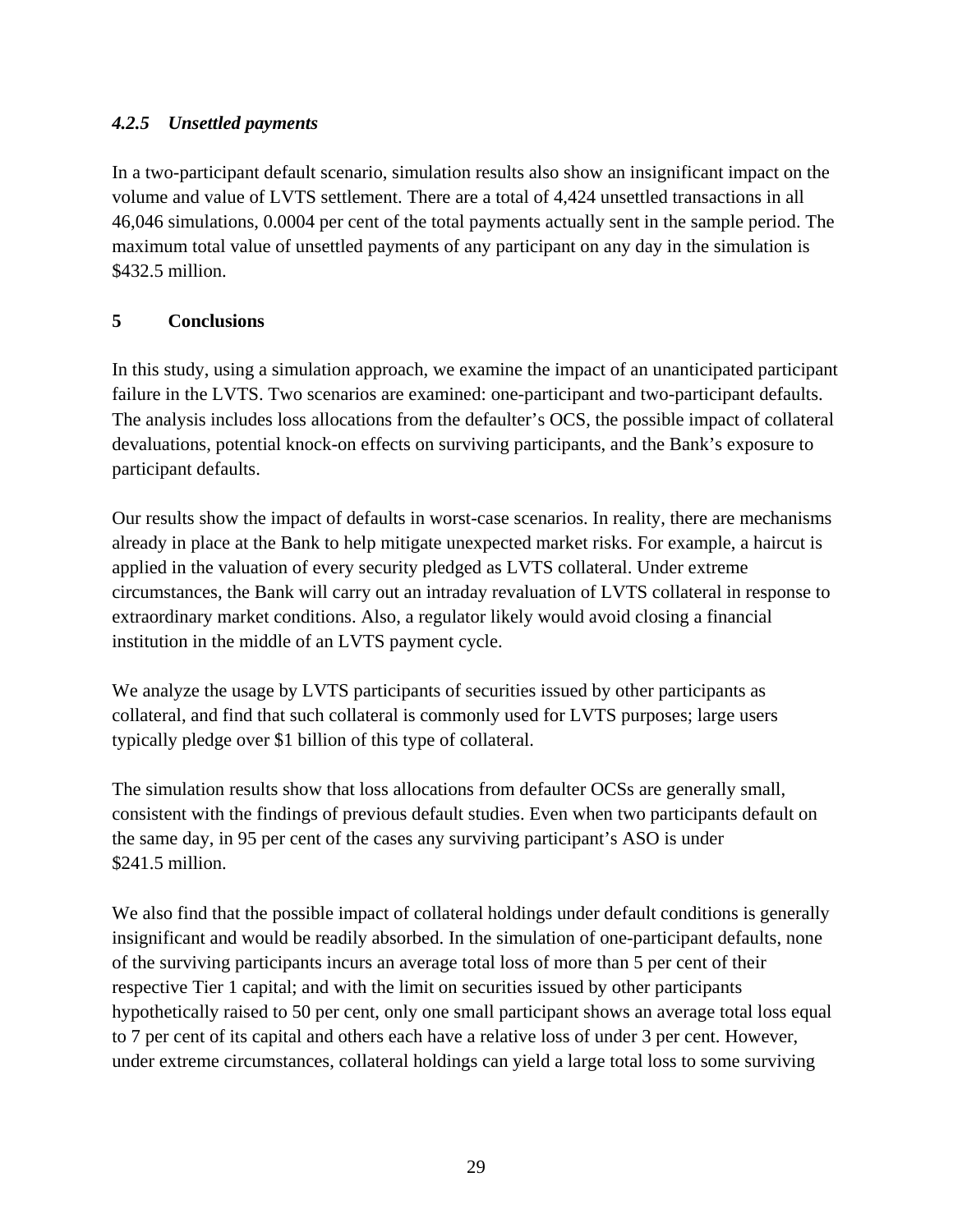participants (those who are heavy users of the securities issued by other participants as collateral).

The LVTS was designed to ensure that collateral pledged by participants would be sufficient to cover the default of a single participant. However, we find that, if the indirect effects of a default are included, collateral might not be sufficient. The simulation results show that surviving participants do incur end-of-day collateral shortfalls from time to time, in both one-participant and two-participant default scenarios, but very rarely. Furthermore, the majority of these shortfalls are not direct consequences of the default, and the average SCS value is found to be small in value relative to survivor Tier 1 capital.

The Bank of Canada's losses are, on average, small in all simulations. For example, in a twoparticipant default scenario, the likelihood of the Bank providing residual funds to guarantee the LVTS settlement is around 3.5 per cent and the average residual coverage is \$3.3 million. Overall, 99 per cent of the Bank's total losses are under \$260 million. However, in the most extreme default case, the total loss to the Bank could amount to as much as \$1.3 billion.

In both simulation scenarios, participant defaults show negligible effects on surviving participants in terms of the value and volume of the transactions that remain unsettled. Overall, we find evidence that the LVTS is a robust system against default risks.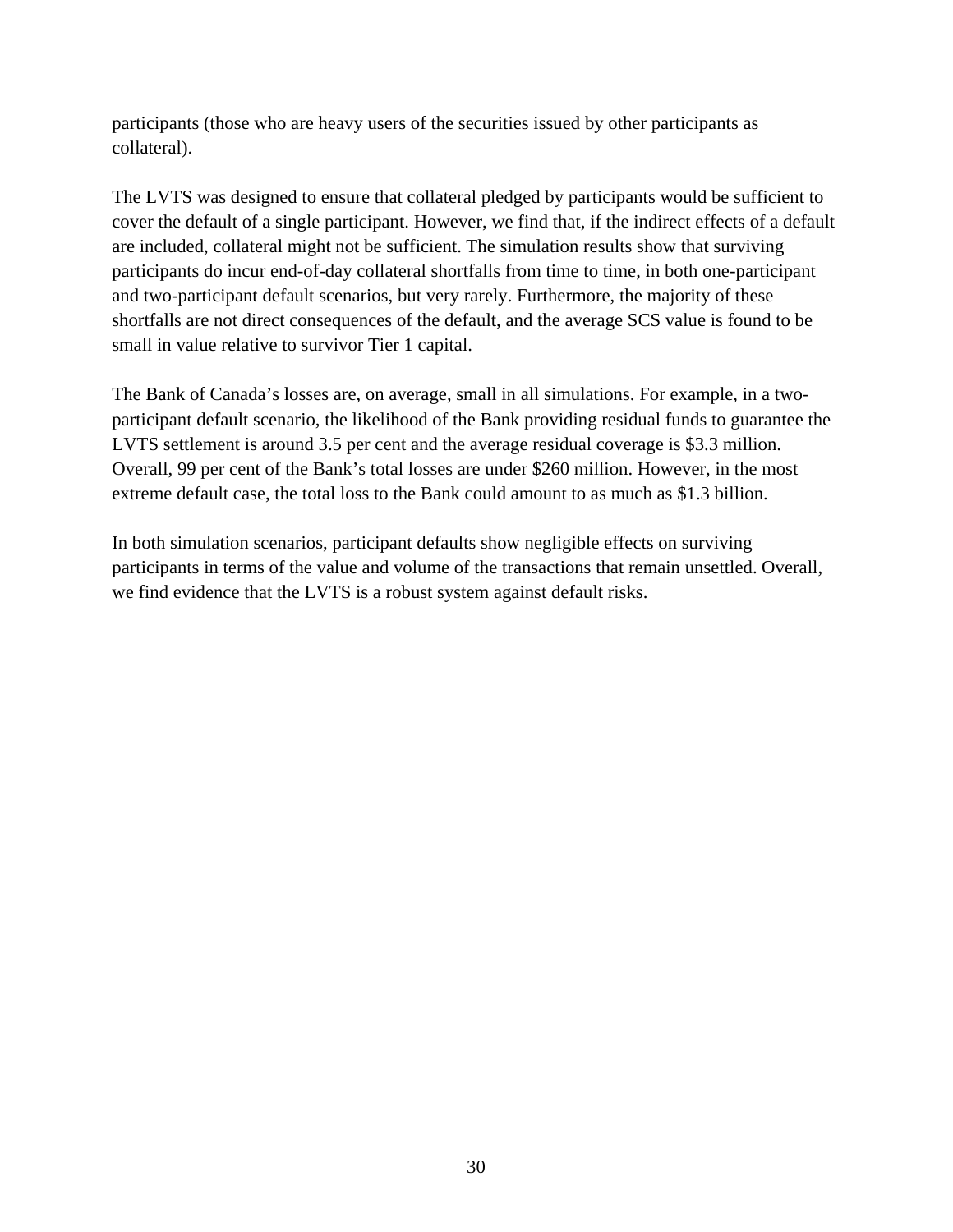#### **References**

Arjani, N. and D. McVanel. 2006. "A Primer on Canada's Large Value Transfer System." Available at <http://www.bankofcanada.ca/en/financial/lvts\_neville.pdf>.

Ball, D. and W. Engert. 2007. "Unanticipated Defaults and Losses in Canada's Large-Value Payments System, Revisited." Bank of Canada Discussion Paper No. 2007-5.

Bank for International Settlements. 2005. *New Developments in Large-Value Payment Systems*. Report prepared by the Committee on Payment and Settlement Systems (May).

Bech, M., J. Chapman, and R. Garratt. 2008. "Which Bank is the "Central" Bank? An Application of Markov Theory to the Canadian Large Value Transfer System." Bank of Canada Working Paper No. 2008-42.

Canadian Payments Association. 2010. "LVTS Rule 13: Default and Non-Viability." Available at <http://www.cdnpay.ca/imis15/pdf/pdfs\_rules/lvts\_rule\_13\_effective\_2010\_aug\_16.pdf>.

McVanel, D. 2005. "The Impact of Unanticipated Defaults in Canada's Large Value Transfer System." Bank of Canada Working Paper No. 2005-25.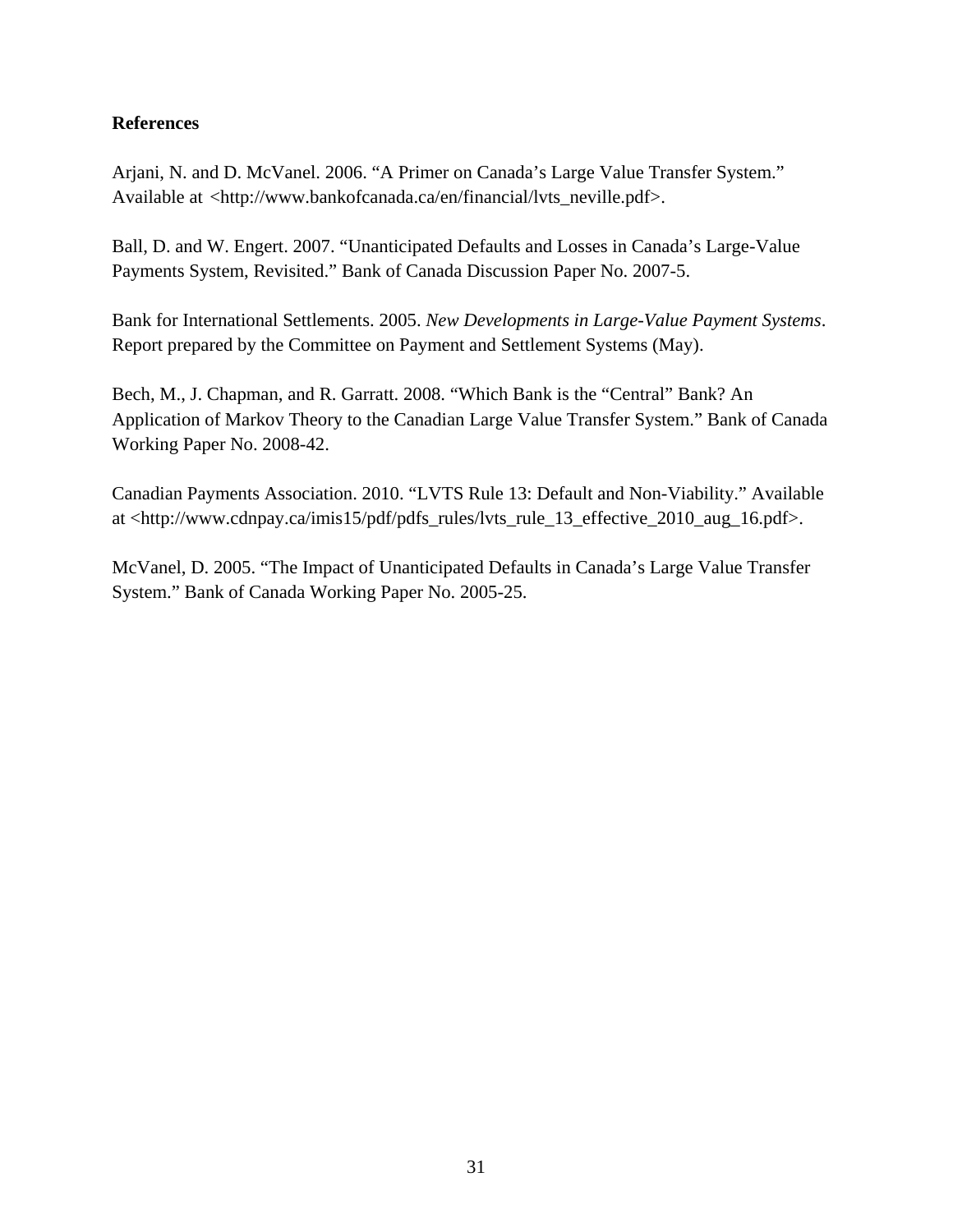

**Appendix A: Securities Issued by Other Participants Pledged as Collateral** 

Participant B



Date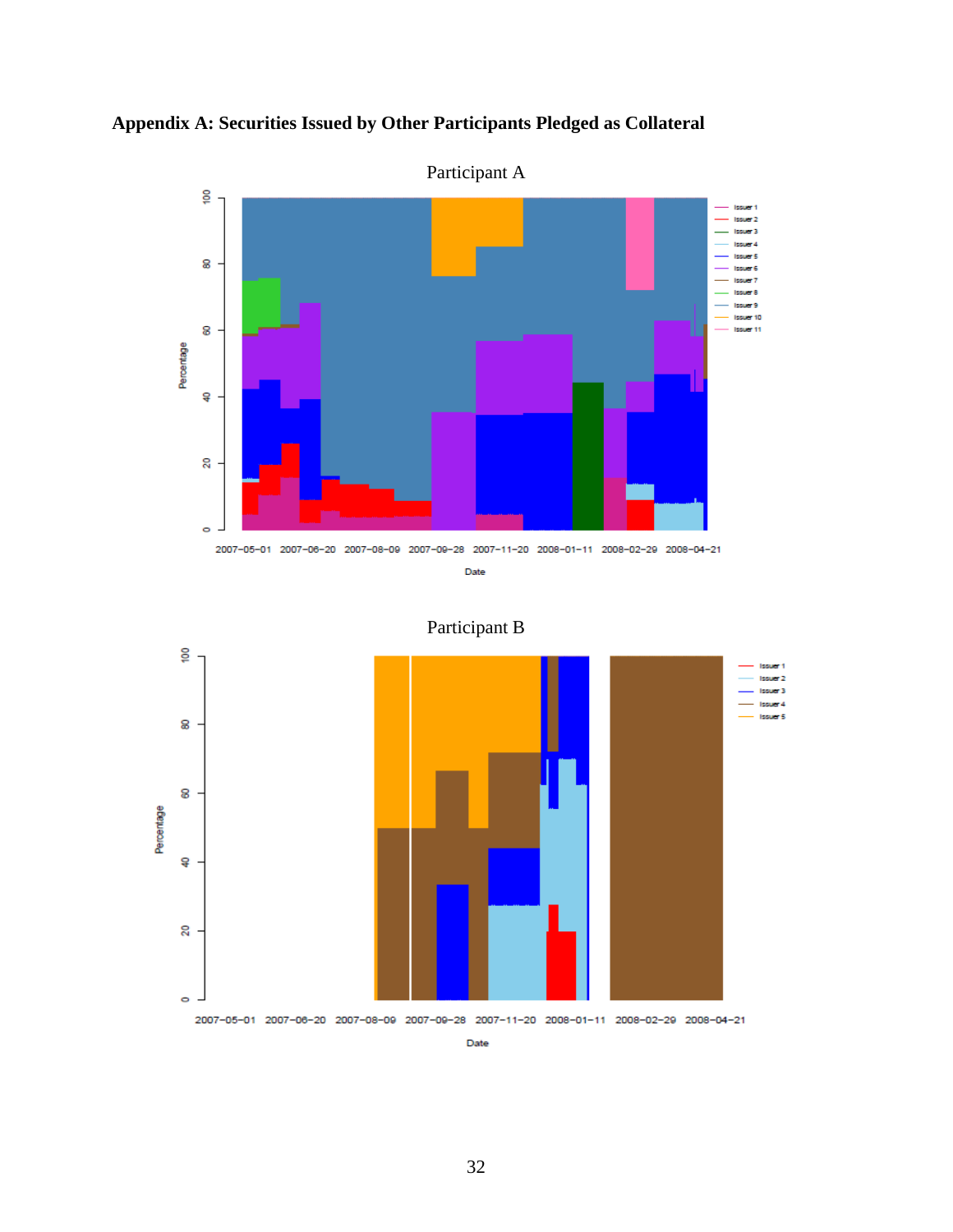## Participant C



Participant D



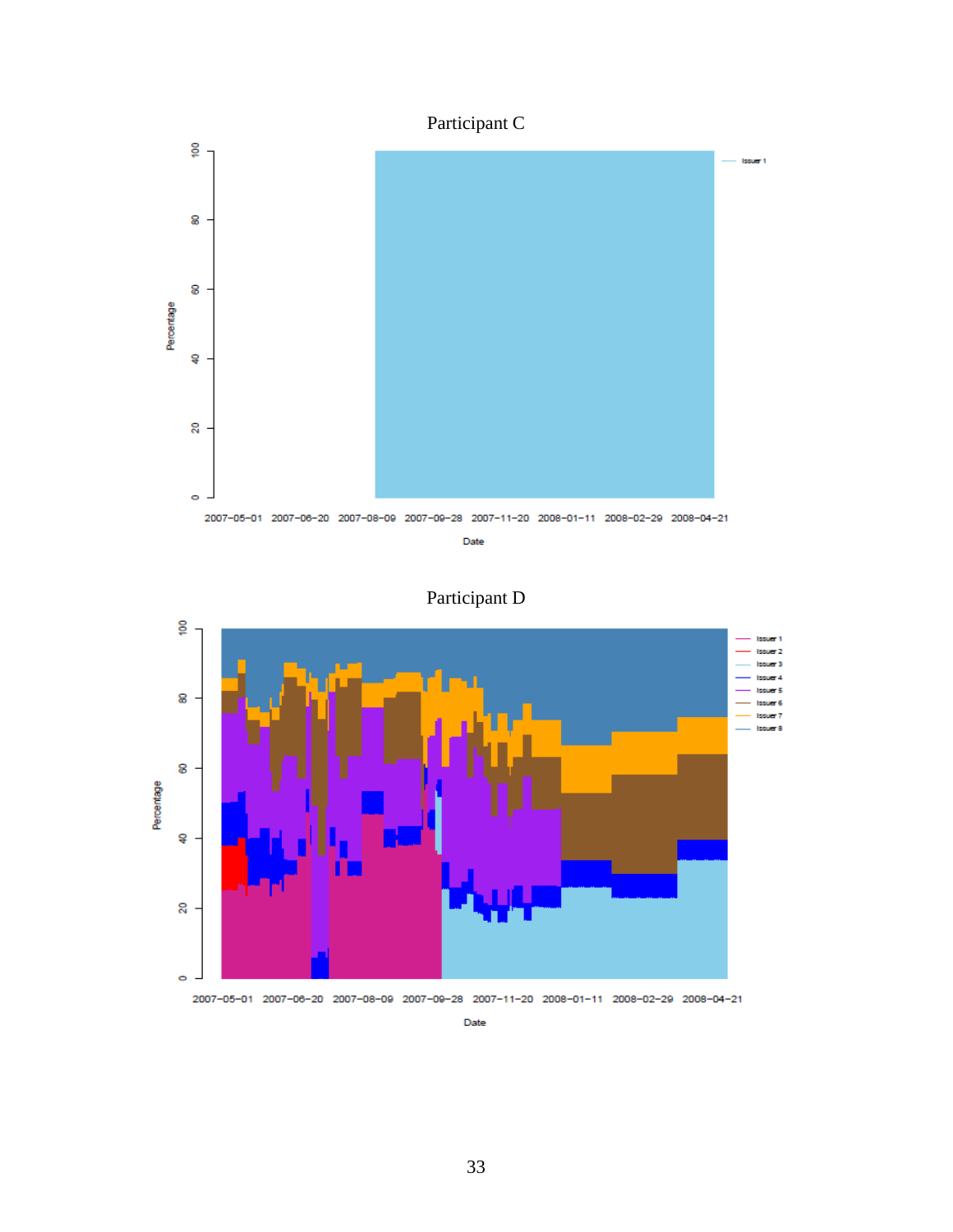

Participant G



2007-05-01 2007-06-20 2007-08-09 2007-09-28 2007-11-20 2008-01-11 2008-02-29 2008-04-21

Date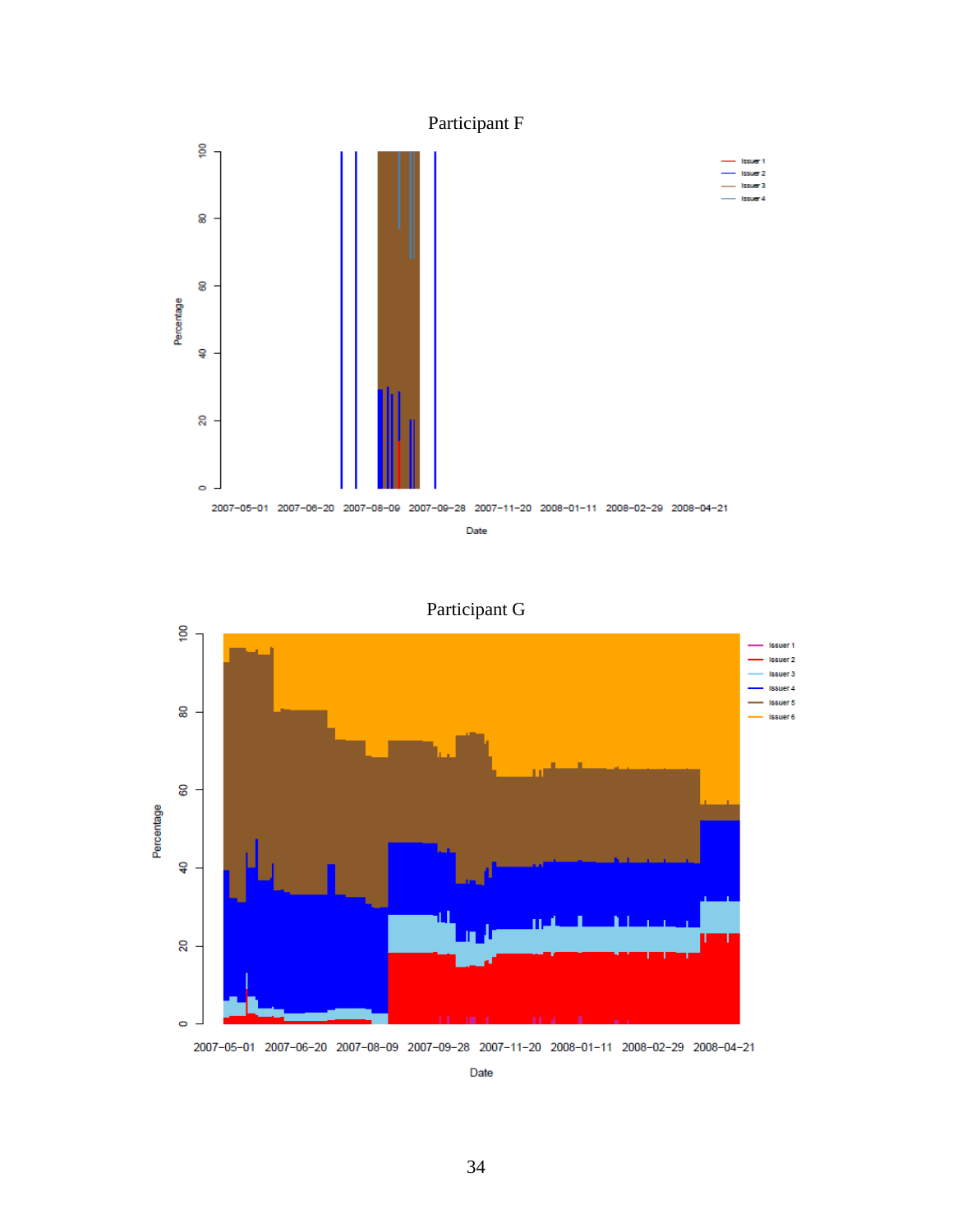



Participant K



2007-05-01 2007-06-20 2007-08-09 2007-09-28 2007-11-20 2008-01-11 2008-02-29 2008-04-21

Date